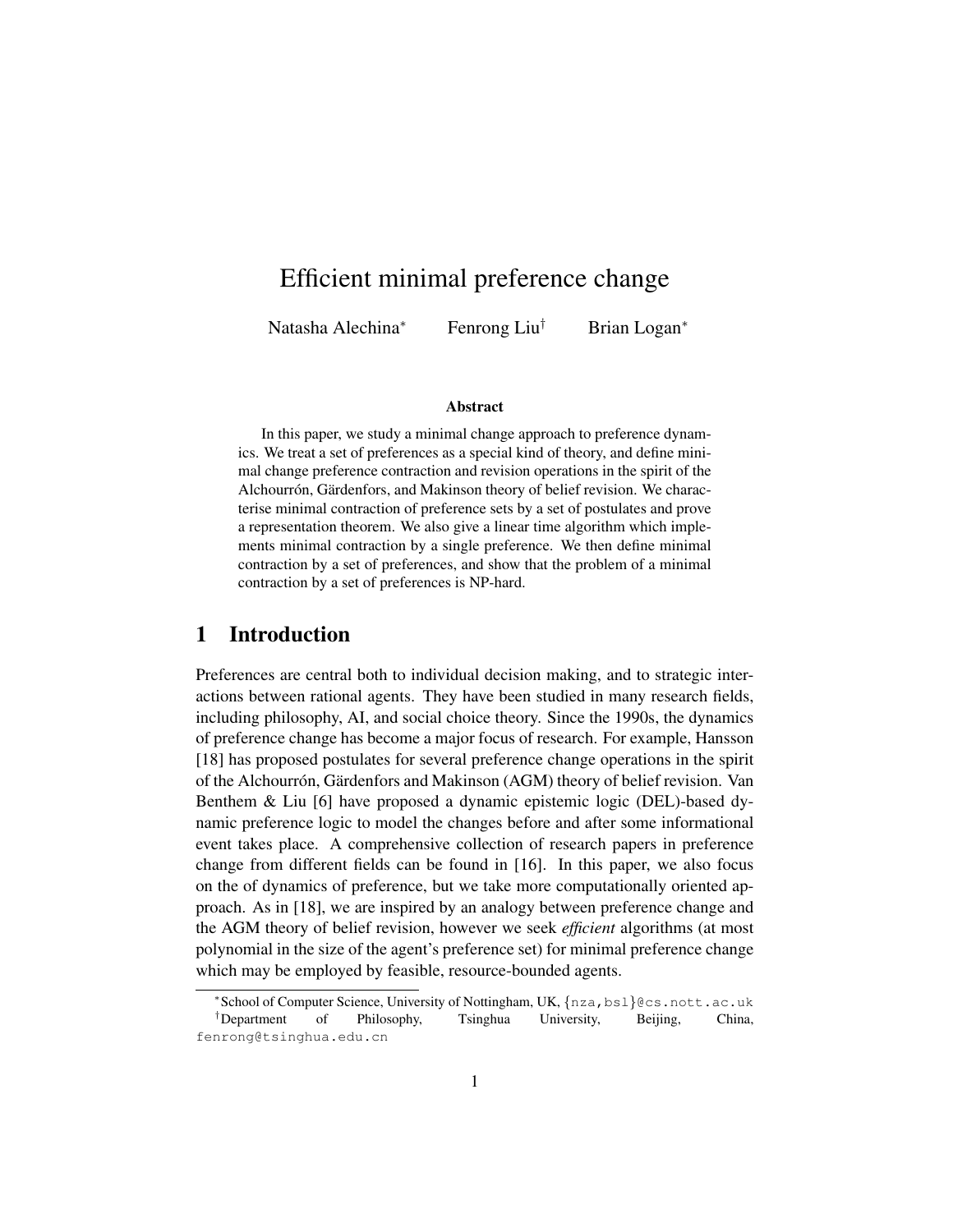We focus on two cases: the contraction and revision of an agent's set of preferences by a single preference, and by a set of preferences. In *preference contraction*, the agent wishes to remove one or more preferences from its set of preferences, together with any preference(s) from which the target preference(s) can be derived by transitivity. A *minimal preference contraction* is a contraction that removes the smallest number of preferences necessary to make the target preference(s) underivable. Contraction may be triggered by a change in the agent's information about a domain leading to a change in its preferences, for example if it no longer has any reason to prefer one alternative to another, or as a result of the agent revising its preferences, that is, when the agent acquires a new preference that is inconsistent with its existing preferences and must remove one or more preferences to restore consistency. A minimal revision is a revision that removes the smallest number of preferences necessary to restore consistency.

As an example of preference revision, consider the following scenario:

Example 1 *When choosing between the fruits apple (A), orange (O), pear (P) and banana (B), Alice initially prefers oranges to bananas (*B<O*), apples to oranges*  $(O < A)$ , pears to bananas ( $B < P$ ), apples to pears ( $P < A$ ) and pears to oranges (O<P*). In addition, we assume that Alice is rational and accepts transitivity as a property of her preferences. For instance, she prefers apples to bananas (* $B < A$ *).* 

*Now Alice receives new information that the health benefits of bananas far outweigh those of apples, so she has a new preference*  $A \leq B$  *which is inconsistent with her current preferences.*

*To restore consistency, Alice must contract by her existing preference* B<A*. There are several ways in which this could be done. For example, she could remove* O<A*,* B<P *and* O<P*. However such a contraction is not minimal. Alice can make* B<A *underivable by removing only two preference statements: either* B<O *and* B<P *in which* B *lies on the left side, or alternatively the preference statements* O<A *and* P <A *in which* A *lies on the right side. We will show below that these are minimal contractions. We also give an efficient algorithm for minimal contraction based on this idea.*

We follow the tradition of representing preferences as binary relations between two alternatives. In other words, we interpret preference in a qualitative sense rather than in terms of utility. In addition, we assume the preference relation is closed with respect to some intuitive properties, for example, transitivity for strict preference. Most notably, we do not assume completeness or connectedness of preference relation. This means, for two alternatives  $A$  and  $B$ , there could be no preference relation between them. We interpret minimal change in the most straightforward sense of 'minimal': as the minimal cardinality change to the preference relation.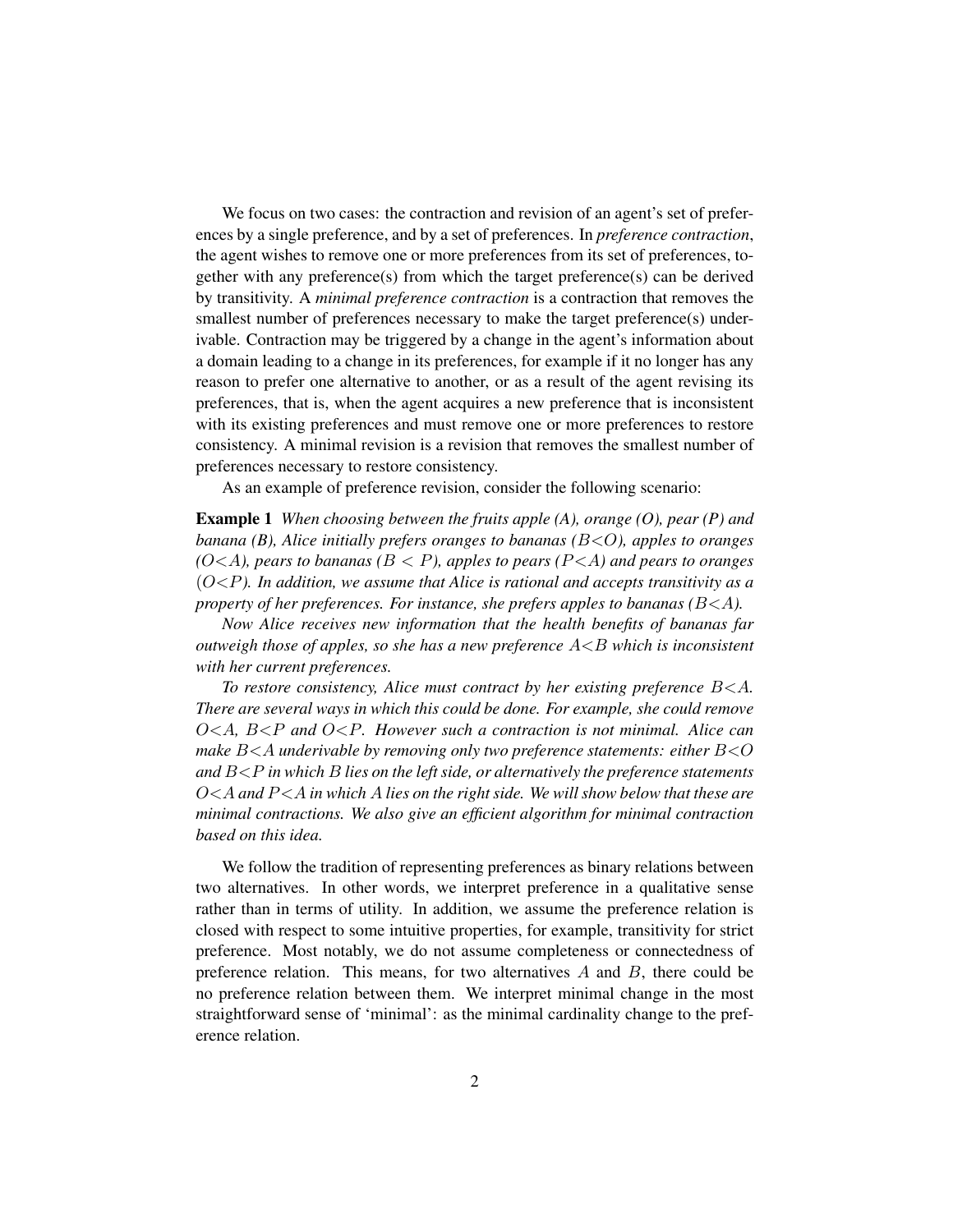This paper extends [1] where we defined minimal preference contraction and showed how to define revision in terms of contraction. We gave postulates for rational minimal preference contraction, proved a representation theorem, and gave a linear time minimal preference contraction algorithm. To the best of our knowledge, [1] contained the first representation theorem for minimal change preference contraction in the literature. We also investigated the problem of contracting by a set of preferences, and gave a polynomial time algorithm for a special case of that problem where the set of prefernces to be removed are uncoupled (essentially, when the order in which contractions by elements of the set are performed does not matter). In this paper, we prove a new result that the problem of minimal contraction by a set of preferences is NP-hard. This means that for the general case, it is impossible to do minimal contraction by a set of preferences in polynomial time (unless  $P = NP$ ). We also consider the problem of minimal preference aggregation, and discuss the implications of adopting a different primitive preference relation. The latter discussion is based on the results in the informal proceedings of LAMAS 2014 [2].

The paper is organised as follows. In Section 2 we introduce preference relations and preference sets. In Section 3 we consider the problem of minimal preference contraction, giving a set of postulates and an efficient algorithm, and in Section 4 we briefly discuss the notion of minimal preference revision. In Section 5 we turn to the problem of minimal contraction by a set of preferences, and show that it is NP-hard. We can however characterise a special case of contraction by a set of preferences, and we give postulates and a polynomial algorithm for this special case. In Section 6 we discuss preference aggregation, and in Section 7 we discuss an alternative choice for the primitive preference relation  $(\le)$ . We briefly survey related work in Section 8, and conclude in Section 9.

### 2 Formal Preliminaries

We assume that an agent's preferences are given by a set of binary relations over some *finite* set of alternatives A. An agent's preference state is represented by a *preference set* consisting of preference sentences (or simply preferences) which are atomic statements involving preference relations. Here we assume that we have a set of preference relations (and corresponding connectives in atomic sentences). The relations are  $\lt$  (where  $A \lt B$  means that B is strictly preferred to A),  $\equiv$ (where  $A \equiv B$  means that A and B are equally preferred), and  $\#$  (where  $A \# B$ means that  $A$  and  $B$  are incomparable). These basic relations were taken as primitive in, for example, [3].

In addition to atomic sentences built using preference relations, a preference set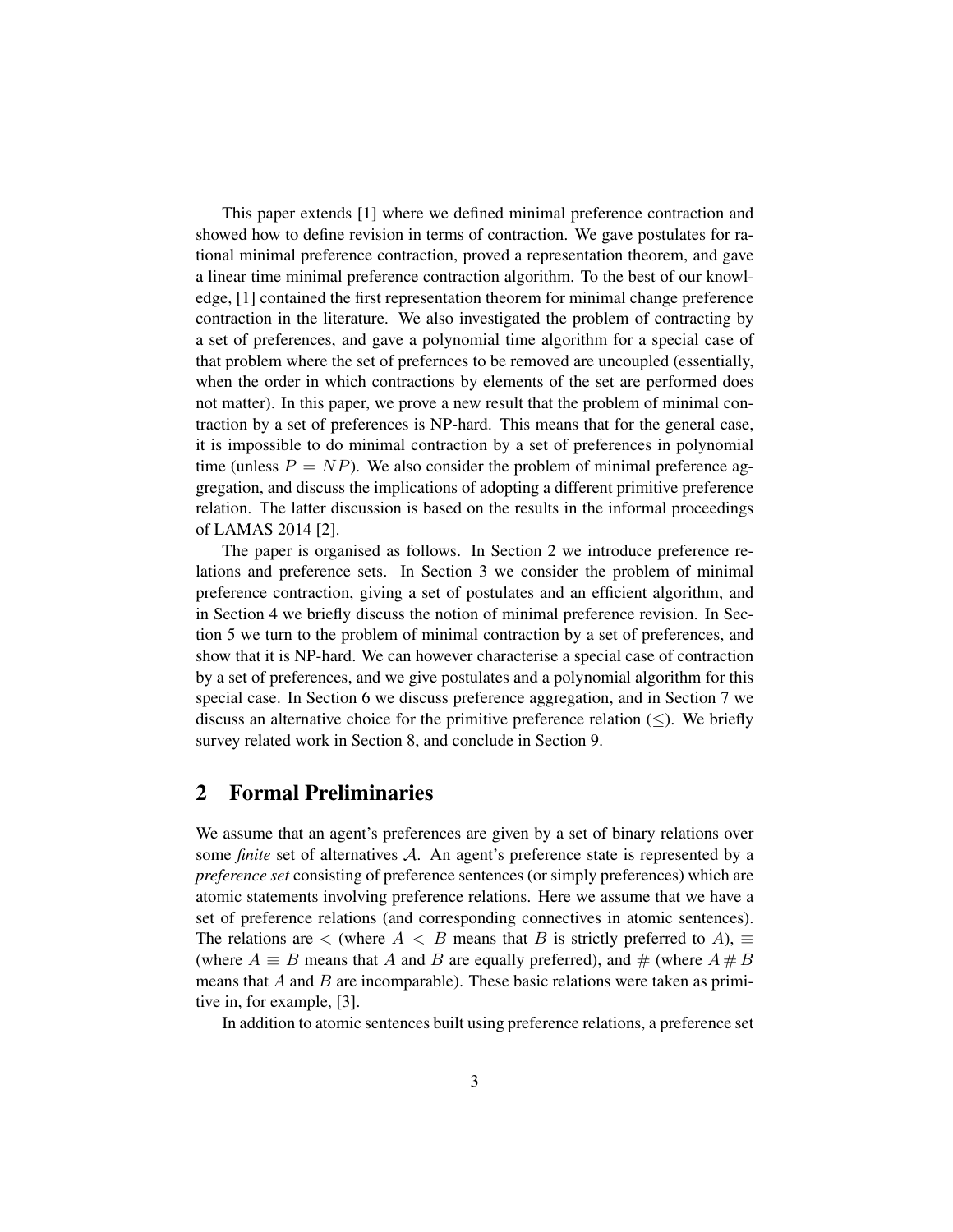may contain a special sentence ⊥, which is used to indicate a problem (derivability of an inconsistency).

We assume that a preference set may be incomplete (it is possible that no relation holds between some alternatives  $A$  and  $B$ ), but that the agents are rational, i.e., they don't accept  $A < B$  and  $B < A$  or  $A \# B$  at the same time, and that they can complete their preference sets using transitivity of  $\lt$  and  $\equiv$  and symmetry of  $#$ , etc. (so the sets are deductively closed with respect to the corresponding rules).

We postulate the following natural set of *rational reasoning rules* or integrity constraints in the sense of [16] for preference relations. Rule 1 states that  $\#$  is symmetric, rules 2–4 state that  $\equiv$  is an equivalence relation, rule 5 states that  $\lt$ is transitive, and the remaining rules state that at most one of  $\#$ ,  $\equiv$ ,  $\lt$ ,  $>$  can hold between two alternatives.<sup>1</sup>

1.  $A\#B \Rightarrow B\#A$ 2.  $A \equiv A$ 3.  $A \equiv B \Rightarrow B \equiv A$ 4.  $A \equiv B, B \equiv C \Rightarrow A \equiv C$ 5.  $A < B, B < C \Rightarrow A < C$ 6.  $A < B, B < A \Rightarrow \perp$ 7.  $A \equiv B$ ,  $A < B \Rightarrow \perp$ 8.  $A \equiv B$ ,  $A \# B \Rightarrow \perp$ 9.  $A\#B$ ,  $A < B \Rightarrow \perp$ 

We denote by  $Cn(S)$  the closure of a set S under the rules above. Formally,  $Cn(S)$  is the set of preferences which contains S,  $A \equiv A$  for every  $A \in \mathcal{A}$ , and

<sup>&</sup>lt;sup>1</sup>Rules of the following form (i.e., which mix two different connectives):

 $A \equiv B, B < C \Rightarrow A < C$  $A \equiv B, B \# C \Rightarrow A \# C$ 

are excluded for two reasons. First, we do not have an efficient minimal contraction algorithm for the 'mixed' case. Second, one might consider such rules to be too strong as a closure condition. If the agent uses different criteria to form preferences, it may have a preference regarding  $B$  and  $C$ , and consider  $A$  and  $B$  indistinguishable, but may not have a preference regarding  $A$  and  $C$ . For example, an agent may consider ice cream and sorbet to be equally nice as deserts, and prefer fruit salad to ice cream on health grounds, but not have any opinion or information on the relative healthiness of sorbet and fruit salad.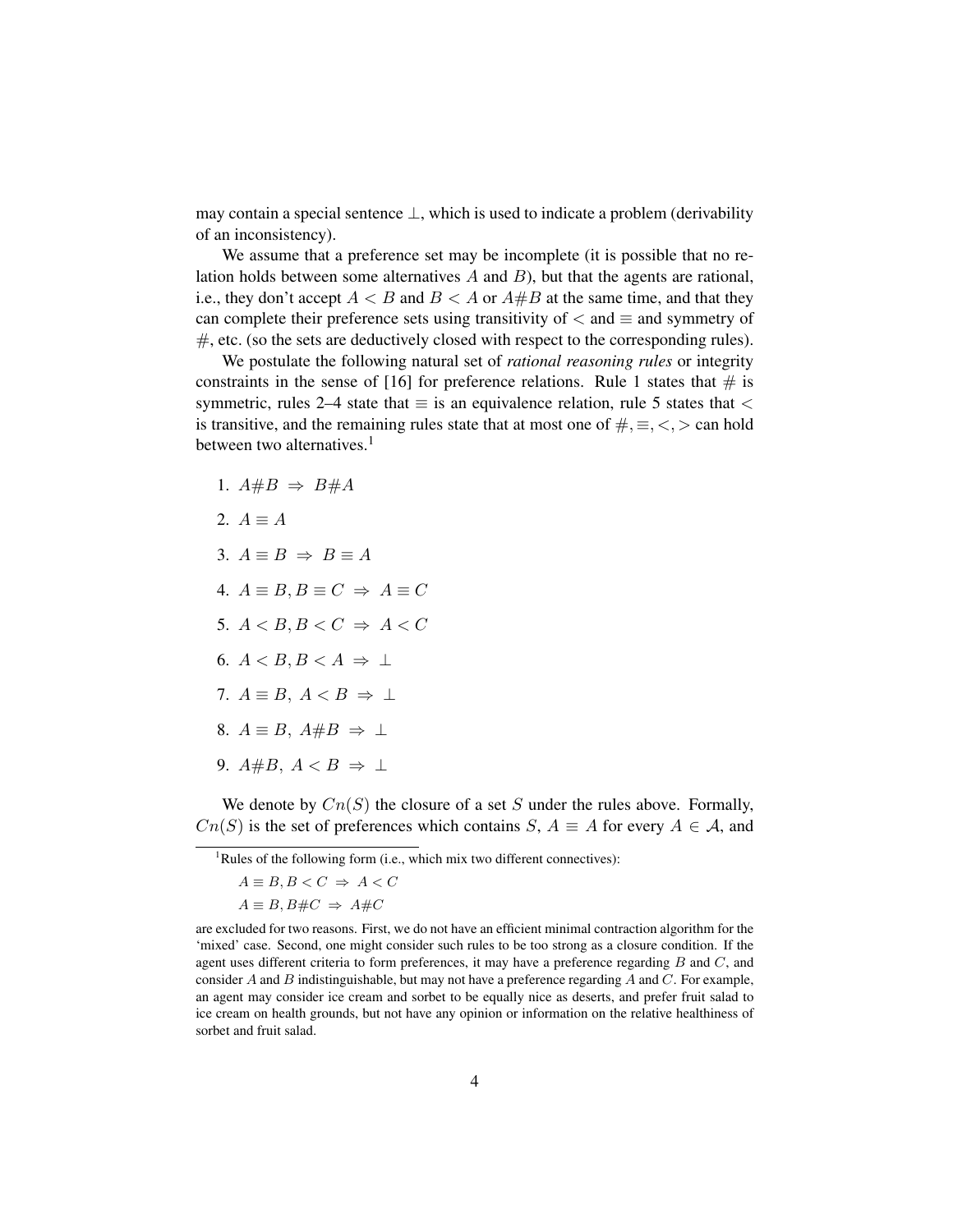in addition for every rule  $p_1, \ldots, p_n \Rightarrow p$  above, if  $p_1, \ldots, p_n \in C_n(S)$ , then  $p \in C_n(S)$ . A set of preferences S is *deductively closed* iff  $S = C_n(S)$ . Note that  $Cn(S)$  is a closure under logical consequence, but in a very weak logic (weaker than the classical logic; in particular,  $Cn(S)$  is not closed under modus tollens).

Sometimes we will use the notation  $S \vdash p$  to say that p can be derived from S and the reasoning rules above by application of the following inference rule (where  $n \leq 2$ :

$$
\frac{p_1, \ldots, p_n \quad p_1, \ldots, p_n \Rightarrow p}{p}
$$

Clearly for any  $p, \vdash p$  (p is derivable from an empty set) if, and only if, p is of the form  $A \equiv A$ . We do not assume any logical connectives or any other inference rules.

In what follows, we assume that the agent's set of preferences  $S$  is deductively closed. The set of preferences is consistent if and only if it does not contain  $\bot$ .

## 3 Minimal Contraction

In this section, we introduce the operation of minimal contraction of a preference set by a single preference.

Definition 1 *(Minimal contraction) Given a preference set* S *and a preference* p*, such that*  $\nvdash p$ , a minimal contraction of S by p is any operation – that returns a *set* S − p *such that:*

 $(I) S - p \subset S$ 

 $(2)$  *S* − *p*  $\forall$  *p* 

(3) for any other set S' such that  $S' \subseteq S$  and  $S' \nvdash p$ , it holds that  $|S'| \leq |S - p|$ .

#### 3.1 Minimal Contraction Postulates

Before stating the postulates characterising minimal contraction, we introduce the following abbreviations: by  $A_S^{\leq}$  we denote  $\{C : A < C \in S\}$ ; by  $A_S^{\geq}$  we denote  $\{C : C < A \in S\}$ ; and by  $A_{\overline{S}}^{\equiv}$  we denote  $\{C : A \equiv C \in S\} \setminus \{\overline{A}\}\$ . The *cost*  $c_S(p)$  of  $p \in S$  (intuitively, the number of preferences a contraction by p has to remove from  $S$ ) is defined as follows:

- $c_S(A < B) = |A_S^< \cap B_S^> | + 1$
- $c_S(A \equiv B) = 2 * |A_{\overline{S}}^{\equiv}|$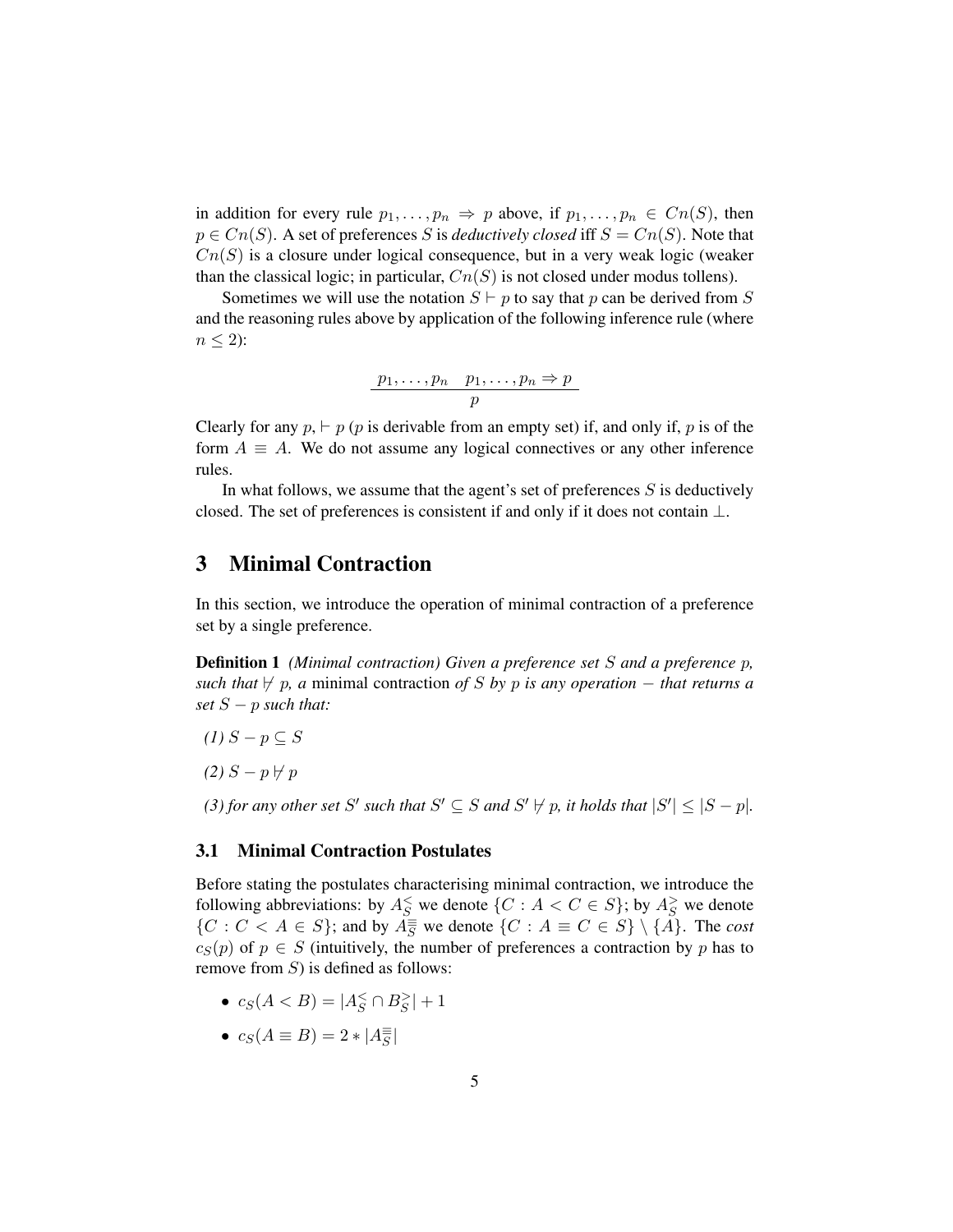•  $c_S(A \# B) = 2$ 

We briefly outline the reasons why cost is defined in this way (for full details see the proof of Theorem 1). To start with the simplest case, in order to make  $A \# B$ underivable, we need to remove  $A#B$  and  $B#A$  from S, hence  $c_S(A#B) = 2$ . In order to make  $A \leq B$  underivable, we need to remove one of the premises in each possible application of the transitivity rule  $A < C, C < B \Rightarrow A < B$ . The minimal number of premises to remove is equal to the number of such transitivity rule applications, which is equal to  $|\{C : C \in A_S^{\leq} \cap B_S^{\geq}\}|$ . Similarly, to remove  $A \equiv B$  we need to remove  $A \equiv C$  and  $C \equiv A$  for all C in the equivalence class of  $A$  and  $B$ .

The following postulates characterise minimal contraction.

C-Closure  $S - p = Cn(S - p)$ 

**C-Inclusion**  $S - p \subseteq S$ 

**C-Vacuity** If  $p \notin S$ ,  $S - p = S$ 

**C-Success** If p is not of the form  $A \equiv A$ , then  $p \notin S - p$ 

**C-Equivalence** If  $C_n(p_1) = C_n(p_2)$ , then  $S - p_1 = S - p_2$ 

**C-Minimality** If  $p \in S$ , then  $|S - p| = |S| - c_S(p)$ 

The postulates of C-Closure, C-Inclusion, C-Vacuity, C-Success and C-Equivalence are standard postulates for contraction of beliefs. The C-Minimality postulates characterise specifically minimal contraction of preferences, because for preferences it is possible to predict the cardinality of the resulting set.

Theorem 1 *The result of any minimal contraction satisfies the minimal preference contraction postulates above, and every contraction satisfying these postulates is a minimal preference contraction.*

**Proof.** For the case when  $p \notin S$ , clearly the minimal contraction is S itself, and all the postulates hold for  $S - p = S$  trivially.

Let us consider the case when  $p \in S$ . We show first that every minimal contraction satisfies the postulates. C-Inclusion holds by Definition 1, and C-Vacuity trivially since  $p \in S$ . To show that C-Closure holds, assume by contradiction that  $S - p$  is a minimal contraction and it is not deductively closed. Since  $S - p \nmid p$ (by Definition 1 (2)) and  $S - p$  is not deductively closed, then there must be a consequence q of  $S - p$  such that  $q \notin S - p$ . Since  $S - p \nleftrightarrow p$  and  $S \vdash q$ , it follows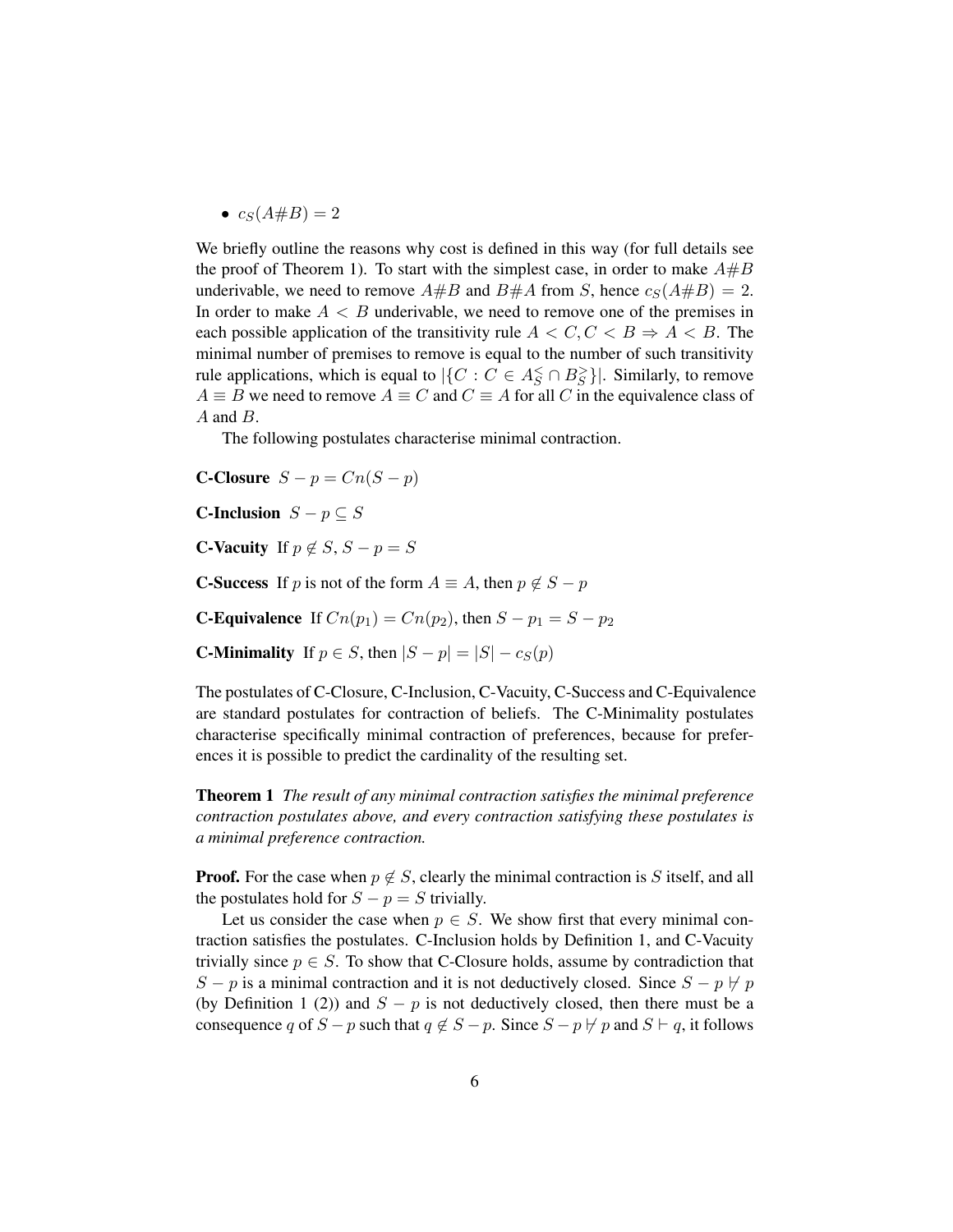that  $(S - p) \cup \{q\} \not\vdash p$ . Since  $S - p \subseteq S$  (by Definition 1 (1)),  $S \vdash q$ , and since S is deductively closed,  $q \in S$ . Hence there is a set  $S' = (S - p) \cup \{q\}$  such that conditions (1) and (2) of Definition 1 hold for  $S'$ , and its cardinality is greater than that of  $S - p$ . Hence  $S - p$  is not a minimal contraction because it violates condition (3): a contradiction. C-Success holds for all  $p$  which are not derivable from an empty preference set because there is always a subset of S which does not derive p (in the worst case,  $\emptyset$ ).

C-Equivalence holds rather trivially because the only cases when two syntactically different preferences have the same set of consequences are:  $Cn(A \equiv B)$  =  $Cn(B \equiv A)$  and  $Cn(A \# B) = Cn(B \# A)$ ; due to symmetry rules, any successful contraction by one of  $A \equiv B$ ,  $B \equiv A$  has to get rid of both of them, similarly for  $A\#B$ ,  $B\#A$ . Now let us consider C-Minimality. We need to prove that any minimal contraction removes exactly  $|S| - |S - p|$  sentences for each of the cases. In particular, we need to prove that:

- a minimal contraction by  $A < B$  removes exactly  $|A^{\lt} \cap B^{\gt}| + 1$  preferences;
- a minimal contraction by  $A \equiv B$  removes exactly  $2 * |A^{\equiv}|$  preferences;
- a minimal contraction by  $A#B$  removes exactly 2 preferences.

Let us consider the easiest case first. If  $A \# B \in S$  and we want to remove it and make sure that  $S \not\vdash A \# B$ , we need to remove  $A \# B$  itself, and  $B \# A$  (note that since  $A#B \in S$  and S is deductively closed,  $B#A \in S$ ). Clearly if one of those preference is left in S then it would be possible to derive  $A\#B$ . So both  $A\#B$ and  $B\#A$  have to be removed. On the other hand, from the inspection of the reasoning rules, there is no other way to derive  $A\#B$ . So these two preferences are the only ones which have to be removed. Hence any contraction satisfying (2) will remove these 2 sentences, and any contraction satisfying (3) will only remove these 2 sentences.

Now consider the case of  $A \leq B \in S$ . In order to contract by  $A \leq B$ , we need to remove  $A \leq B$  itself from S. However  $A \leq B$  may still be derivable using the transitivity rule. The number of possible derivations of  $A < B$  using the rule  $A < C, C < B \Rightarrow A < B$  is exactly  $|A^{\lt} \cap B^{\gt}|$ . We need to 'destroy' each such derivation, and in order to do this we need to remove *at least one* of the premises in each derivation, namely either all premises of the form  $A < C$  or all premises of the form  $C < B$ . So any contraction satisfying (1) and (2) needs to remove at least  $|A^{\leq} \cap B^{\geq}| + 1$  preferences (1 is for  $A \leq B$  itself). Conversely, if one of the preferences for each possible derivation is removed, then  $A < B$  is no longer derivable, so the operation already satisfies (1) and (2). Note that once we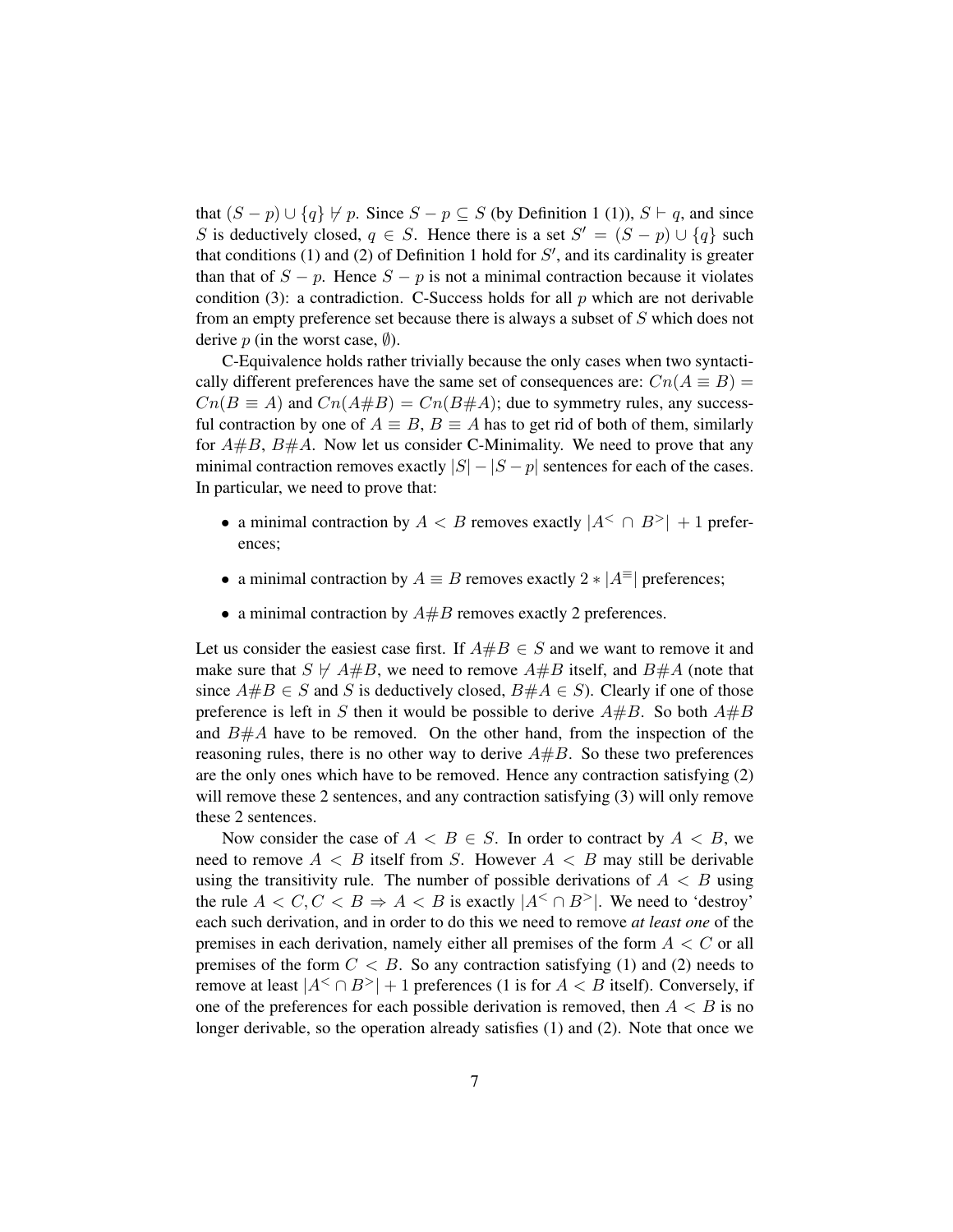destroyed all one step derivations by removing a premise, there is no possibility of that premise being re-derivable. Consider  $A \leq C$  for  $C \in A^{\leq} \cap B^{\geq}$ . If it is derivable, then one premise in the derivation of  $A < C$  is  $A < D$  with  $D < C$ (because  $C < B$  and  $D < C$ ), so  $D \in A^{\leq} \cap B^{\geq}$ . But then  $A < D$  has also been removed and hence  $A < C$  is not re-derivable. Hence, in order to satisfy (3), the operation should not remove anything else. Hence any minimal contraction removes exactly  $|A^{\lt}\cap B^{\gt}|+1$  preferences.

In the case when  $A \equiv B \in S$ , any contraction operation needs to remove  $A \equiv$ B and  $B \equiv A$ . However after this  $A \equiv B$  may still be derivable by transitivity, using  $A \equiv C, C \equiv B \Rightarrow A \equiv B$ . The number of such derivations is the number of elements in  $A^{\equiv} \setminus \{B\}$  (we are only considering uses of the transitivity rule where  $C$  is different from both  $A$  and  $B$ ). If for some of those derivations, both premises are left in S, then  $A \equiv B$  can be re-derived. So any contraction satisfying (1) and (2) needs to remove at least one of the premises, either  $A \equiv C$  or  $C \equiv B$ . Note that in order to properly remove  $A \equiv C$ , we also need to remove  $C \equiv A$ , otherwise  $A \equiv C$  will be rederivable by symmetry. This means that any contraction needs to remove at least  $2*|A^{\equiv}$  preferences:  $A \equiv B, B \equiv A$ , and  $2*(|A^{\equiv} \setminus {B}|)$ . To show that this number of removed preferences is sufficient, and hence that no minimal contraction needs to remove more, we exhibit a concrete contraction which satisfies (1) and (2) and removes only  $2 \times |A^{\equiv}|$  preferences. Namely, consider a contraction which removes A from its equivalence class in S: it removes all  $A \equiv C, C \equiv A$ for  $C \in A^{\equiv}$ . In the resulting set, A is not connected by  $\equiv$  to any other alternative, hence  $A \equiv B$  is not derivable.

The other direction: if an operation satisfies the postulates, it is a minimal contraction. Clearly, since the operation satisfies C-Closure, C-Inclusion and C-Success, it satisfies conditions (1)-(2) of Definition 1. To show that it satisfies (3), we need to prove that there is no set of strictly larger cardinality than  $S - p$  which still satisfies (1)-(2), in other words that every successful contraction has to remove at least as many preferences as is stated in C-Minimality postulates. The argument is exactly as above.  $\Box$ 

#### 3.2 Minimal Contraction Algorithm

We give an algorithm for the minimal contraction of  $S$  by a preference  $p$  such that  $\nvdash p$ .

The algorithm for computing  $S - p$  is given by cases (see Algorithm 1). Note that the first case  $p \notin S$  is not strictly necessary since if  $p \notin S$  then the set which the algorithm removes from S is empty, hence the result of contracting S by  $p$  is S.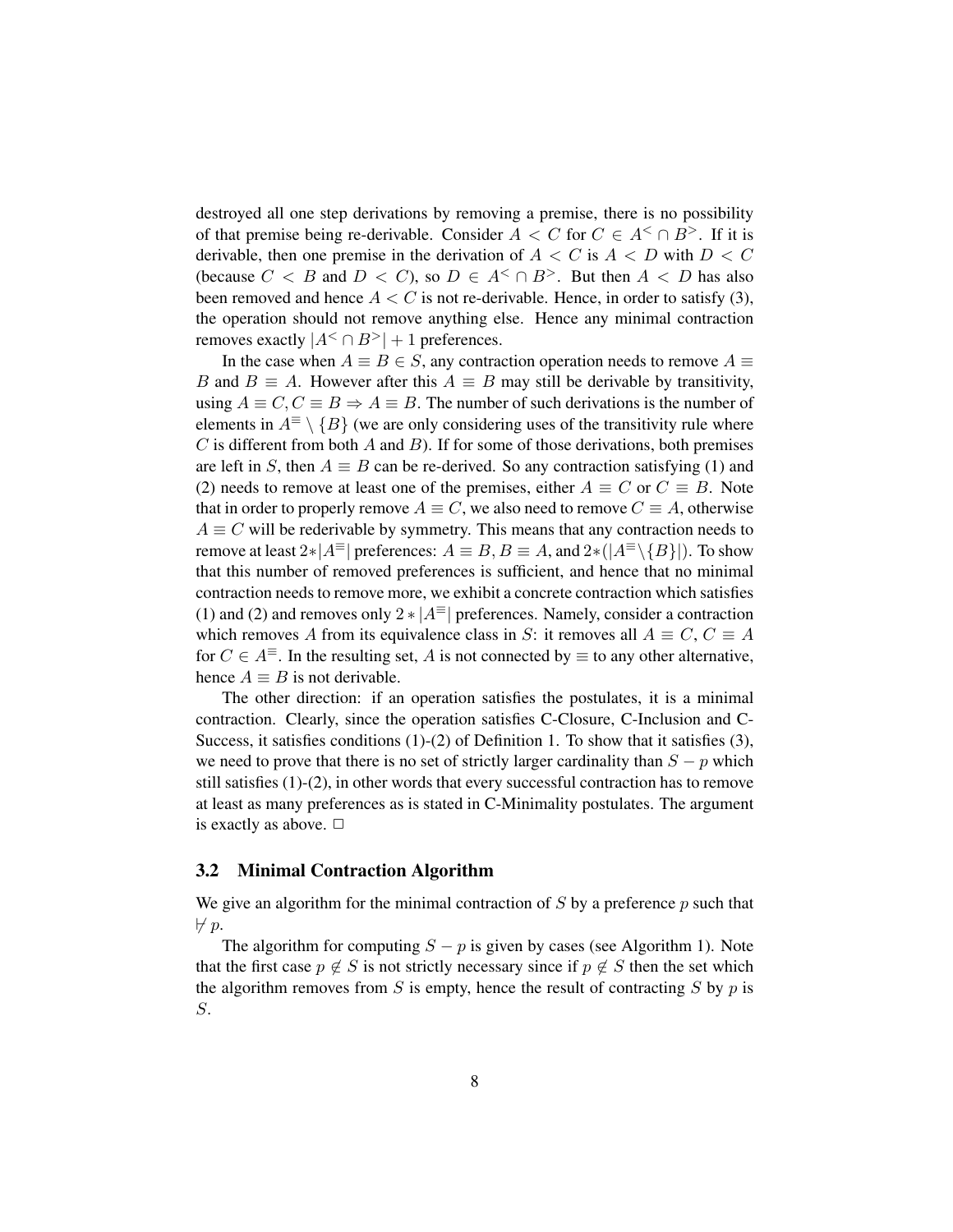Algorithm 1 Minimal preference contraction algorithm

```
procedure MINIMAL-CONTRACTION(S, p)case p \notin Sreturn
case p == A < BA^{\leq} := \{ C \mid A < C \in S \}B^> := \{ C \mid C < B \in S \}for each C \in A^{\lt} \cap B^{\gt} do
         S := S \setminus \{A < C\}end for
     S := S \setminus \{A < B\}case p == A \equiv BA^{\equiv} := \{ C \mid A \equiv C \in S, C \neq A \}for each C \in A^{\equiv} do
         S := S \setminus \{A \equiv C \in S, C \equiv A\}end for
case p == A \# BS := S \setminus \{A \# B, B \# A\}
```
Theorem 2 *Algorithm 1 computes a minimal preference contraction.*

**Proof.** We show that the result of applying the algorithm to a preference set S and  $p \in S$ , p not of the form  $A \equiv A$ , always satisfies the conditions in Definition 1. Condition (1) holds because the algorithm only removes sentences from S. Condition (2) holds because the algorithm removes a premise from every possible derivation of  $p$ . Condition (3) holds because the set returned by the algorithm satisfies the minimal contraction postulates hence it is a minimal contraction by Theorem 1.  $\Box$ 

Theorem 3 *The time complexity of the algorithm for minimal contraction is in*  $O(|\mathcal{A}|)$ .

**Proof.** We assume that we can order the alternatives in some order (e.g., lexicographic order) and for each relation  $\left\langle \langle \xi, \xi \rangle \right\rangle$  we can recover the ordered set of alternatives to which an alternative  $\vec{A}$  is related in constant time (e.g., a hash table for each relation implemented as an array of length  $|\mathcal{A}|$  mapping from alternatives to sets (lists) of alternatives). Then we can determine in time linear in  $|\mathcal{A}|$  whether  $p \notin S$  (recall that S is deductively closed).

For the  $A < B$  case, the maximum size of  $A^{\lt}$  and  $B^{\gt}$  is bounded by  $|A|$ , since A and B can be related to at most  $|\mathcal{A}| - 1$  alternatives by  $\lt$ . Computing the set of alternatives  $C \in A^{\le} \cap B^{\ge}$  is also linear in |A| (to be precise it requires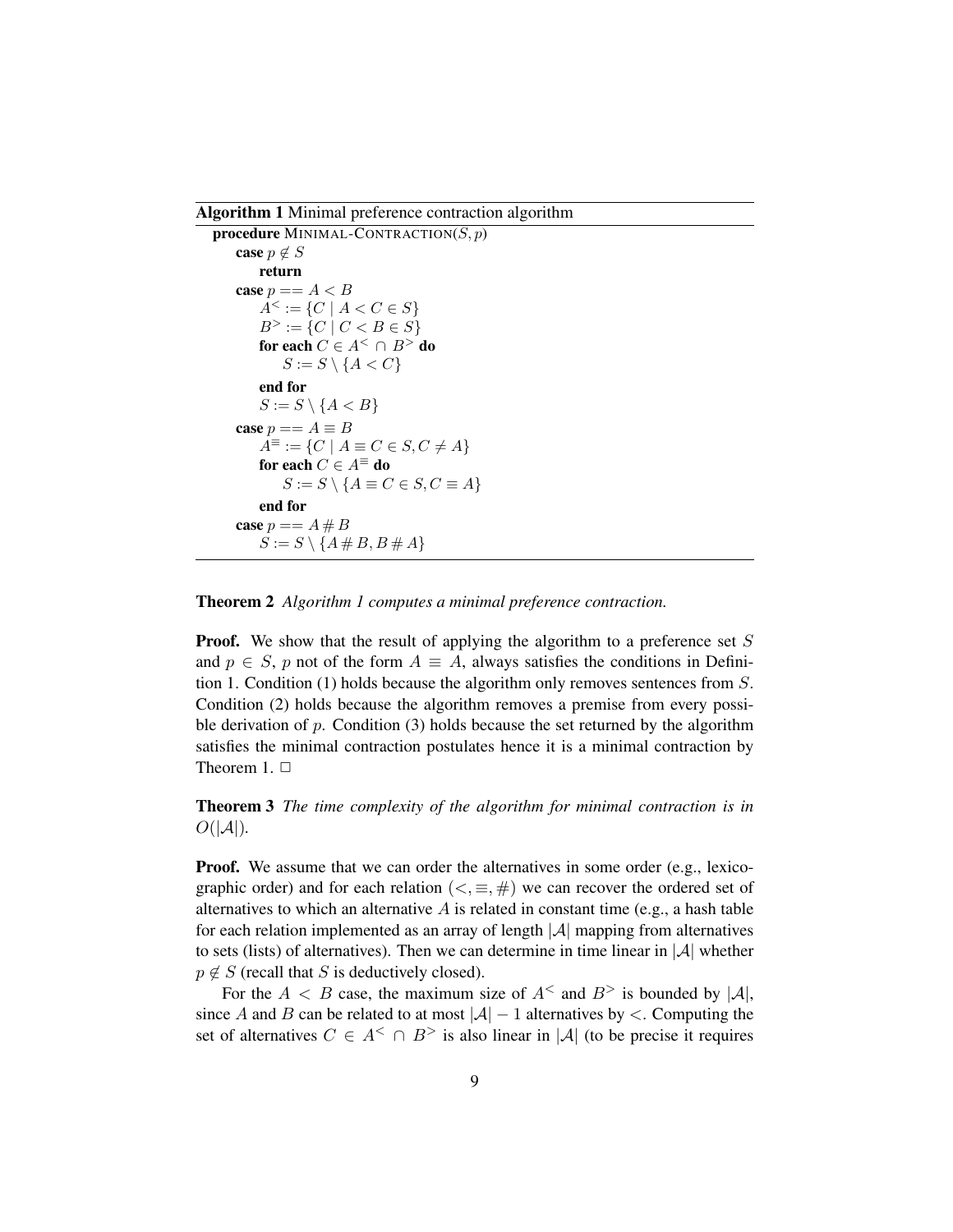at most  $2|\mathcal{A}|$  operations) and the number of such alternatives C is again bounded by |A|. Removing the preferences  $A < C$  for  $C \in A^{\le} \cap B^{\ge}$  requires at most  $|\mathcal{A}|$  operations (if the set of preferences is implemented as, e.g., a linked list) and replacing the new set in the map is constant time. For the  $A \equiv B$  case, replacing the entry for A in the  $\equiv$  map is a constant time operation. For the  $A#B$  case, we need to remove a single entry from the set of preferences for A in the  $\#$  map. This requires at most |A| operations. The running time of the algorithm is  $O(|A|)$  hence also linear in the size of the preference set.  $\Box$ 

# 4 Preference Revision

Clearly, if an agent acquires a new preference, its preference set may become inconsistent. For example, if the agent used to prefer B to  $A (A \leq B)$  and C to B  $(B < C)$  and has decided that it prefers A to C, its preference set is inconsistent since it contains both  $A \leq C$  by transitivity from the old preferences and  $C \leq A$ (the new preference). In order to incorporate the new preference and have a consistent preference set, the agent needs to remove some of the old preferences. We are interested in *minimal* preference revision, that is, we wish to remove as few sentences as possible to restore consistency. As in AGM belief revision, we define revision in terms of contraction by a preference sentence. Before we do this, we need to define the notion of an S-complement of  $p$  (intuitively, a preference in S which together with  $p$  derives  $\perp$ ):

- $A \equiv B^{-S} = S \cap \{A < B, B < A, A \# B\}$
- $A < B^{-S} = S \cap \{A \equiv B, B < A, A \# B\}$
- $A \# B^{-S} = S \cap \{A \equiv B, A < B, B < A\}$

Note that if S does not contain  $\bot$ , and  $S \cup \{p\}$  is inconsistent, then  $p^{-S}$  contains a single preference. We will abuse notation slightly and use  $p^{-S}$  to refer to this preference.

Revision of a preference set S by a preference  $p, S * p$  is defined as follows:

$$
S * p = \begin{cases} Cn(S \cup \{p\}) & \text{if } S \cup \{p\} \neq \bot \\ Cn((S - p^{-S}) \cup \{p\}) & \text{otherwise} \end{cases}
$$

Contracting  $S$  by the  $S$ -complement of  $p$  makes  $p$  consistent with the result, and we can add  $p$  to the resulting set and close it under consequence. This is essentially the Levi identity [26, 14]:  $S * p = (S - \neg p) + p$ .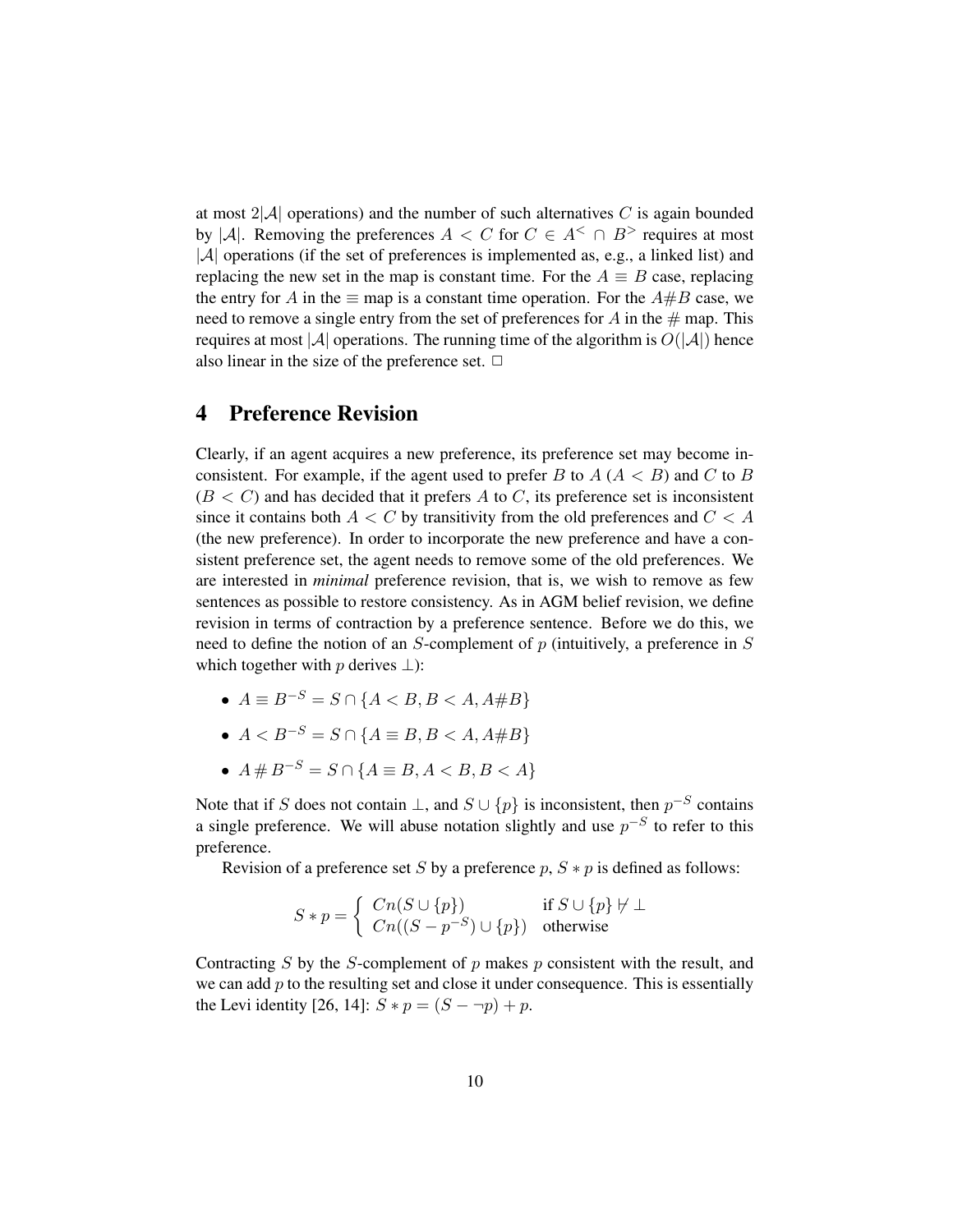## 5 Minimal Contraction by a Set of Preferences

In this section we turn to the problem of contracting by a set of preferences. As in the case of single preferences, we concentrate on contraction rather than revision by a set of preferences, since 'minimal change' has a more intuitive and straightforward interpretation in the case of contraction.

We define a minimal contraction of a preference set  $S$  by a set of preference sentences  $X$  as follows:

Definition 2 *(Minimal contraction by a set) An operation* − *is a minimal contraction of* S *by a set* X *if it satisfies the following properties:*

- *1.*  $S X \subseteq S$
- *2. if*  $p \in X$  *and*  $\nvdash p$ *, then*  $S X \nvdash p$
- *3. for any other set* S' such that  $S' \subseteq S$  and  $S' \nvdash p$  for any  $p \in X$  where  $\nvdash p$ , *it holds that*  $|S'| \leq |S - X|$ *.*

A minimal revision of a preference set  $S$  by a set of preferences  $S'$  can be defined analogously to Hansson's *consolidation* [19]: first compute  $Cn(S \cup S')$ , then minimally contract by contradictions (remove enough sentences to make ⊥ underivable). Note that contracting  $S'$  by all sentences X inconsistent with S may not be enough to make  $\perp$  underivable from  $S \cup (S' \setminus X)$ .

A natural question to ask is whether a minimal contraction of S by  $p_1$  followed by a minimal contraction of  $S-p_1$  by  $p_2$  is a minimal contraction of S by  $\{p_1, p_2\}$ . The answer is negative. Consider the following example:

- $S = \{A < B, A < C, C < B\} \cup \{A \equiv A \mid A \in \mathcal{A}\}\$
- $p_1 = A < B$
- $p_2 = C < B$

A minimal contraction of S by  $A < B$  computed by Algorithm 1 is  $S - A <$  $B = \{C < B\} \cup \{A \equiv A \mid A \in \mathcal{A}\}\$ . It removes two preferences,  $A < B$ itself and  $A < C$ . A minimal contraction of this set by  $C < B$  removes  $C < B$ . The set  $(S - p_1) - p_2$  is  $\{A \equiv A \mid A \in \mathcal{A}\}\$  which is the result of removing three preferences from S. However, it is possible to make  $A \leq B$  and  $C \leq B$ underivable from S by removing just two preferences:  $A < B$  and  $C < B$ . Recall that Algorithm 1 makes a particular choice in contraction by  $A \leq B$ : it removes sentences of the form  $A \leq C$  where  $C \in A^{\leq} \cap B^>$ . It could have just as well removed sentences of the form  $C < B$ . For a single step contraction is does not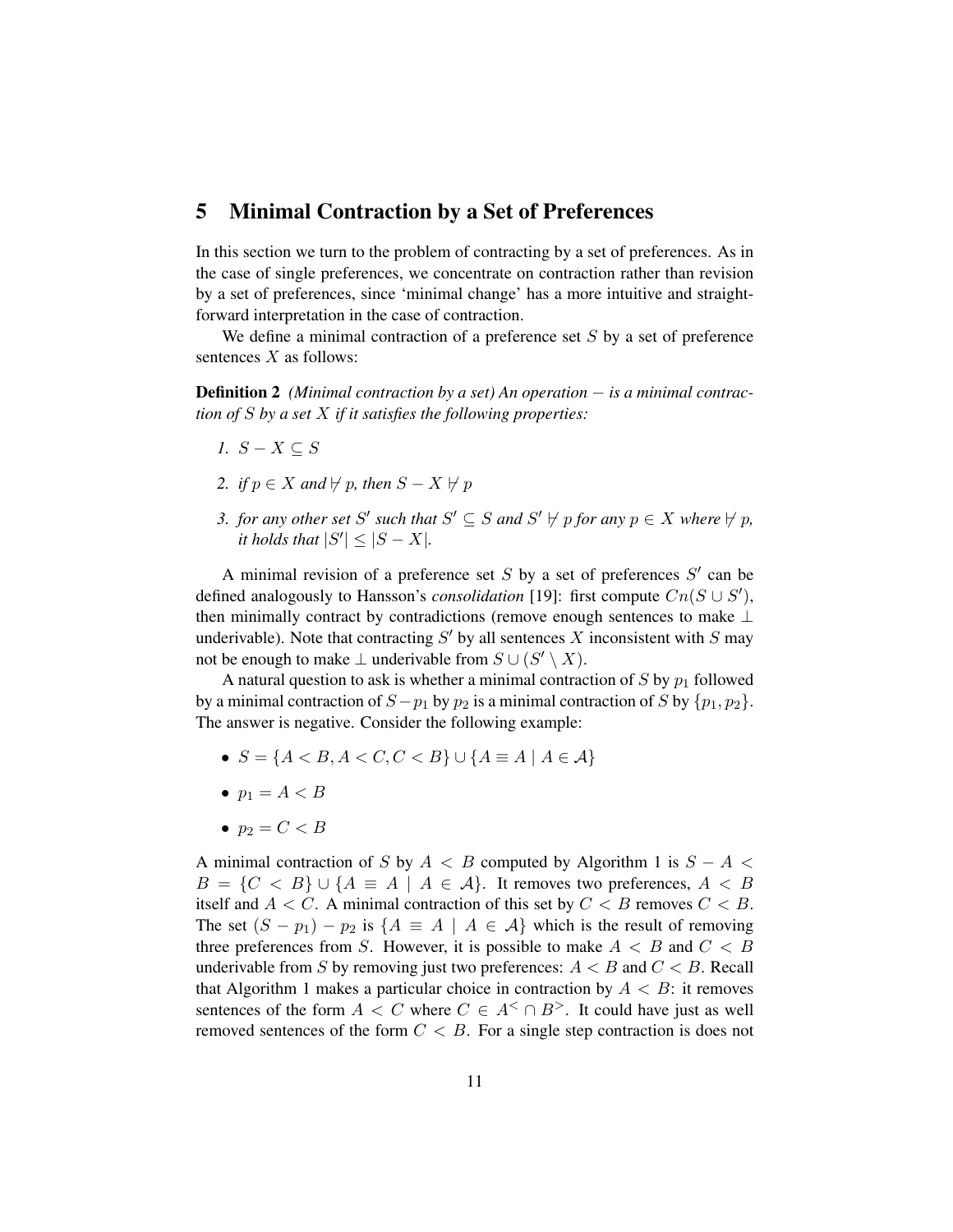matter which choice is made, since the number of removed sentences would be the same in each case. However for the iterated case, we need to look ahead to decide which choice to make. The problem of computing a minimal contraction by a set is, of course, decidable, but may require considering exponentially many (in  $|X|$ ) choices.

Here we show that minimal contraction by a set of preferences which only involve the  $\equiv$  relation is already an NP-hard problem. The decision version of the problem is as follows: given a preference set  $S$ , a set of preferences  $X$ , and a number k, is there a set  $S' \subseteq S$  such that  $|S \setminus S'| \leq k$  and  $S'$  does not derive any preferences in  $X$ ?

#### Theorem 4 *The problem of minimal contraction by a set of preferences is NPhard, even if all preferences are of the form*  $A \equiv B$ .

Proof. The proof is by reduction from a known NP-complete problem: minimal edge multicut. The problem is as follows. Given a graph  $G = (V, E)$  and a set of pairs of vertices  $H = \{(s_1, t_1), \ldots, (s_n, t_n)\}\)$ , remove a minimal number of edges from G so that there is no path between  $s_i$  and  $t_i$  for all pairs  $(s_i, t_i)$  in H. (The decision version is: given  $G$ ,  $H$  and  $k$ , is there a set of edges of cardinality  $\leq k$  such that removing this set from G makes all pairs in H disconnected.) This problem is NP-complete even if G is a clique, that is of the form  $(V, V^2)$  [23]. The reduction to the problem of minimal contraction by a set of preferences is as follows. Let  $G = (V, V^2)$ , and  $H = \{(s_1, t_1), \dots, (s_n, t_n)\}\$ . Let  $\mathcal{A} = V$  and  $S = \{s \equiv s' \mid s, s' \in V\}$ . The set X of preferences that we are going to minimally contract S by is  $X = \{s_i \equiv t_i \mid (s_i, t_i) \in H\}$ . Let  $X' = S \setminus (S - X)$ . We need to show that  $H' = \{(s, s') | s \equiv s' \in X'\}$  is a minimal multicut of G. It is clear that with edges in  $H'$  removed from  $G$ , there is no path between any of the pairs  $(s_i, t_i)$  in H (otherwise there would have been a corresponding derivation by transitivity in  $S - X$ ). It is also minimal. Assume there is a smaller set of edges that can be removed from  $G$  so that there is no path between all pairs in  $H$ . Then the corresponding set of preferences could have been removed from S and destroy all derivations by transitivity of preferences in  $X$ .  $\Box$ 

#### 5.1 Minimal Contraction by an Uncoupled Set of Preferences

However, we can perform efficient minimal contraction by a set of preferences and characterise minimal set contraction in an important special case where  $X$  has a specific form (which we call uncoupled) defined below. This special case covers, for example, contraction by a set of (some other) agent's preferences when that agent has a linearly ordered preference set. Given a set  $X$ , we will denote by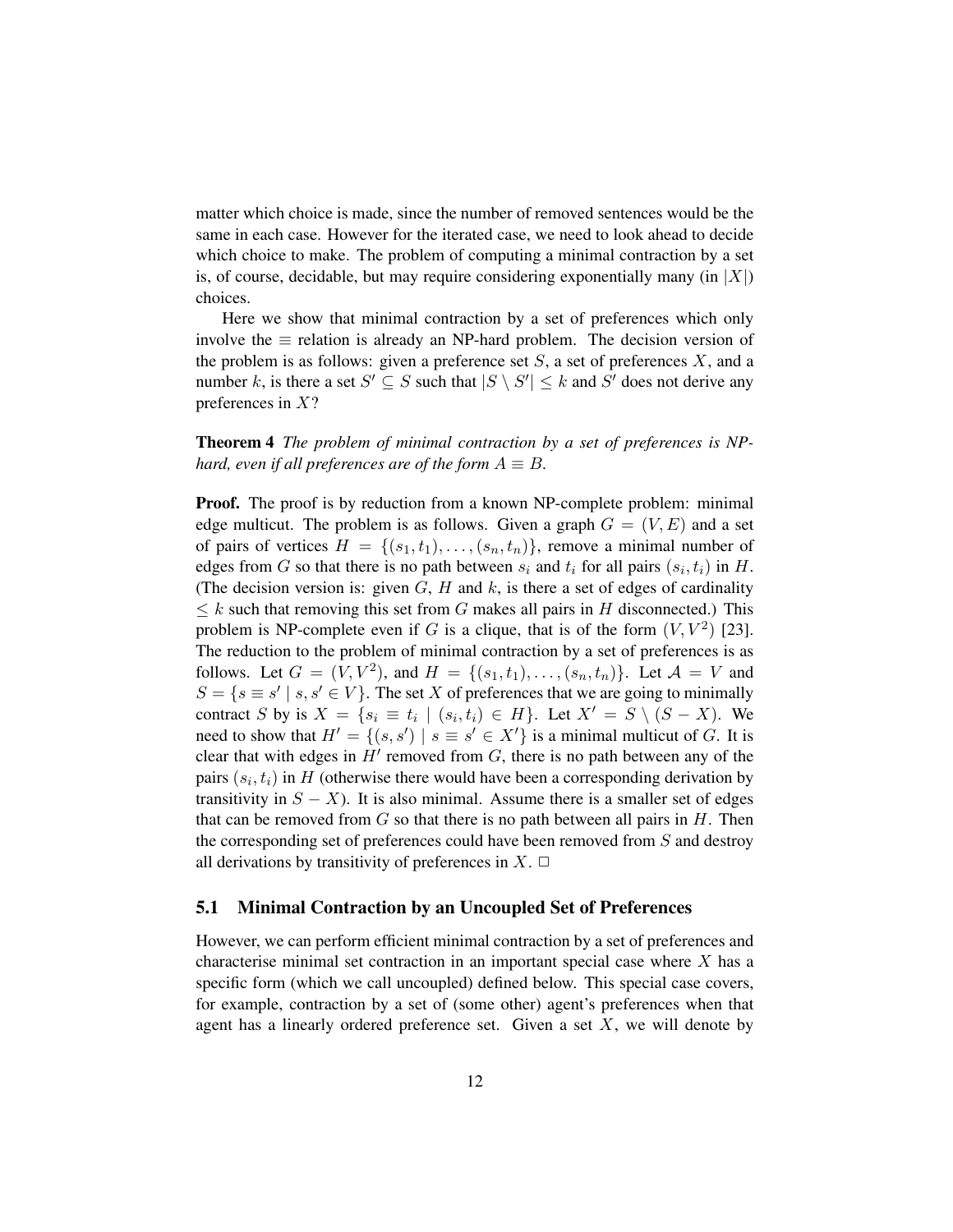$X(\le)$  all elements of X which are of the form  $A \leq B$ , by  $X(\equiv)$  all elements of X which are of the form  $A \equiv B$  (we assume X does not contain tautologies  $A \equiv A$ ), and by  $X(\#)$  all elements of X of the form  $A#B$ . The set X can therefore be represented as a set of disjoint sets  $X_1, \ldots, X_k$ , where each  $X_i$  is an element in the partition of  $X(\leq), X(\equiv)$ , or  $X(\#)$  as explained below.

Definition 3 *(Uncoupled set of preferences) A set* X *is an uncoupled set of preferences if, and only if, it satisfies the following properties:*

• *the subset*  $X(\le)$  *of* X *is partitioned into subsets*  $X(A_1, A_n, \le)$  *of the form* 

 ${A_1 < A_2, A_2 < A_3, A_1 < A_3, ..., A_1 < A_n}$ 

*(where all*  $A_i$  *are linearly ordered between*  $A_1$  *and*  $A_n$ *) and no alternative occurs in two different partitions of*  $X(\leq)$ 

• *the subset*  $X(\equiv)$  *of* X *is partitioned into subsets*  $X(A, \equiv)$  *of the form* 

 ${A \equiv A_1, A \equiv A_2, \ldots, A \equiv A_n}$ 

*and no alternative occurs in two different partitions of*  $X(\equiv)$ 

As a notational convenience for the postulates below,  $X(\#)$  is partitioned into two parts,  $X(\#)$ <sub>1</sub> which contains  $A\#B$  such that  $B\#A \notin X$ , and  $X(\#)$ <sub>2</sub> which contains  $A#B$ ,  $B#A$  such that  $A#B$ ,  $B#A \in X$ .

#### 5.2 Postulates for Minimal Contraction by an Uncoupled Set

We provide a representation theorem and an efficient algorithm for contraction of  $S$  by an uncoupled set of preferences  $X$ . Essentially, minimal contraction by an uncoupled set  $X$  can be reduced to minimal contractions by single sentences corresponding to an element of the partition of  $X$ . Since these single sentences represent disjoint subsets of  $X$ , and never require the removal of the same preferences from S, the order of these single preference contractions does not matter.

The following postulates characterise a minimal contraction of S by an uncoupled set of preferences  $X \subseteq S$ .

CX-Closure  $S - X = Cn(S - X)$ 

CX-Inclusion  $S − X ⊂ S$ 

CX-Vacuity If  $X \cap S = \emptyset$ ,  $S - X = S$ 

**CX-Success** If  $p \in X$  is not of the form  $A \equiv A$ , then  $p \notin S - X$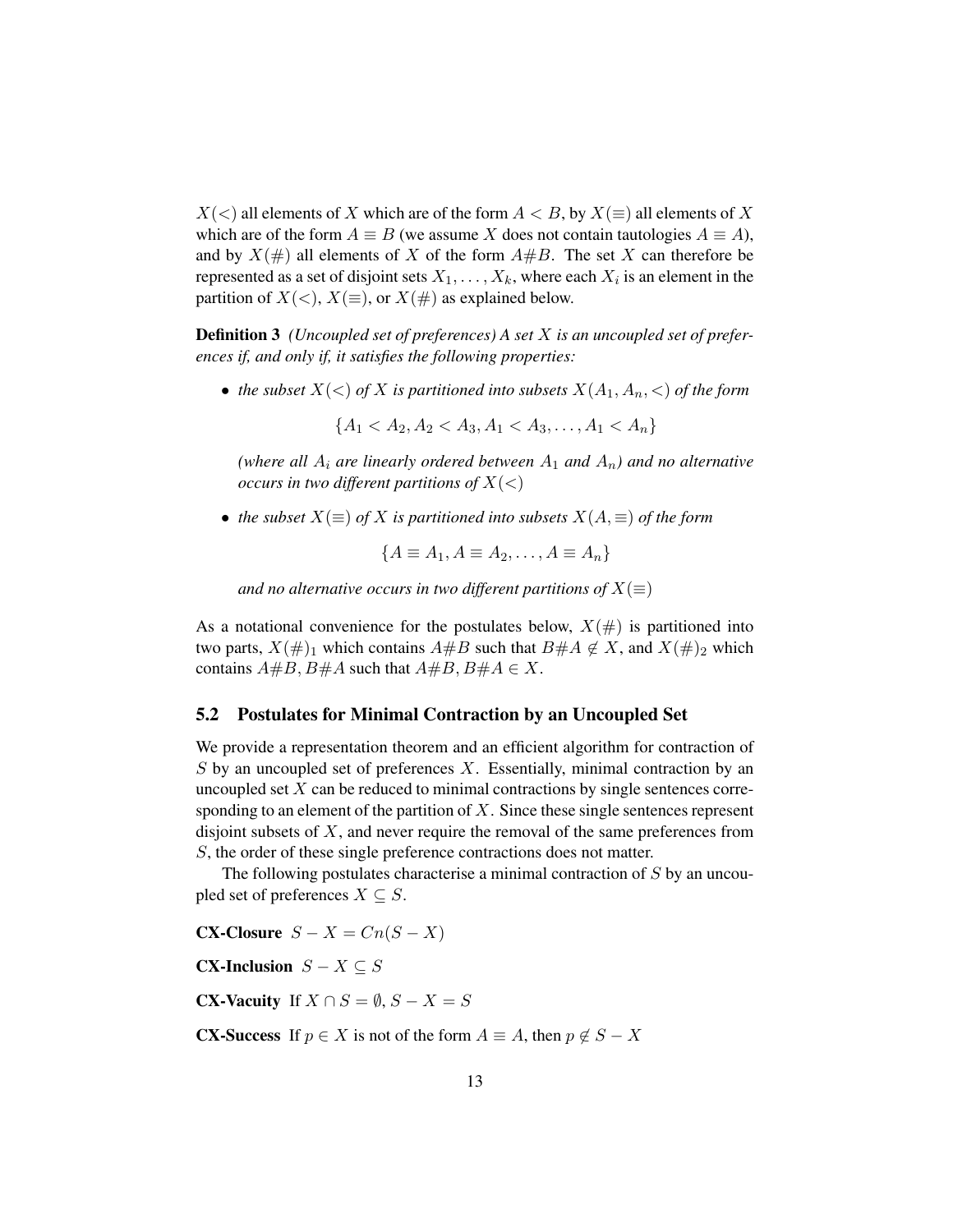**CX-Minimality**  $|S - X| = |S| - \sum_{i} c_s(X_i)$  where the costs of contracting by each  $X_i$  are defined as follows:

- $c_S(X(A_1, A_n, <)) = c_S(A_1 < A_n)$
- $c_S(X(A, \equiv)) = (|A_X^{\equiv}| + 1) * |A_S^{\equiv}|$ , where by  $A_X^{\equiv}$  we denote the set of alternatives occurring in  $X(A, \equiv)$
- $c_S(X(\#)) = 2 * |X(\#)_1| + |X(\#)_2|$

Theorem 5 *The result of any minimal set contraction by an uncoupled set of preferences satisfies the minimal set contraction postulates above, and every contraction by an uncoupled set satisfying these postulates is a minimal set contraction.*

**Proof.** We first show that every minimal set contraction satisfies the postulates. The proof for CX-Closure, CX-Inclusion, CX-Vacuity, CX-Success is very similar to Theorem 1. For CX-Minimality, observe that since the partitions  $X_i$  do not share alternatives, the sets of sentences which have to be removed to contract by each  $X_i$ are disjoint. Note that

- for each  $X(A_1, A_n, \lt)$ , it is sufficient and necessary to remove  $\{A_1 \lt C \mid$  $C \in A_1^{\leq} \cap A_n^{\geq}$  to make all sentences in  $X(A_1, A_n, \leq)$  underivable.
- for each  $X(A, \equiv)$ , it is sufficient and necessary to remove connections between alternatives occurring in  $X(A, \equiv)$  and other members of the equivalence class of A in S, so assuming that  $|A^{\equiv}| = m$  and  $X(A, \equiv)$  contains occurrences of alternatives  $A, A_1, \ldots, A_n$ , then we need to remove  $(n+1) * m$ sentences  $(2 * m)$  for removing sentences connecting A to the equivalence set,  $2*(m-1)$  for removing sentences connecting  $A_1, \ldots, 2*(m-n)$  for removing sentences connecting  $A_n$ ).
- for the whole of  $X(\#)$ , we need to remove  $2 * |X(\#)_1|$  and  $|X(\#)_2|$ .

For the other direction, assume an operation satisfies the postulates for minimal set contraction. Then it clearly satisfies (1) and (2) of Definition 2. It also satisfies (3), since any other contraction by X has to remove at least as many preferences.  $\Box$ 

Note that a postulate corresponding to C-Equivalence: if  $Cn(X_1) = Cn(X_2)$ , then  $S - X_1 = S - X_2$ , does not hold. For example, let  $X_1 = \{A \equiv B, A \equiv A\}$  $C, B \equiv C$ ,  $X_2 = \{A \equiv B, A \equiv C\}$ , and  $S = \{A \equiv B, A \equiv C, B \equiv C, A \equiv C\}$  $A, B \equiv B, C \equiv C$ . Clearly  $Cn(X_1) = Cn(X_2) = S$ . However,  $S - X_1 =$  ${A \equiv A, B \equiv B, C \equiv C}, \text{ and } S - X_2 = {B \equiv C, A \equiv A, B \equiv B, C \equiv C}.$ This is because contracting by X is not the same as contracting by X *and* all its (non-trivial) consequences: some consequences of  $X$  that already belong to  $S$  may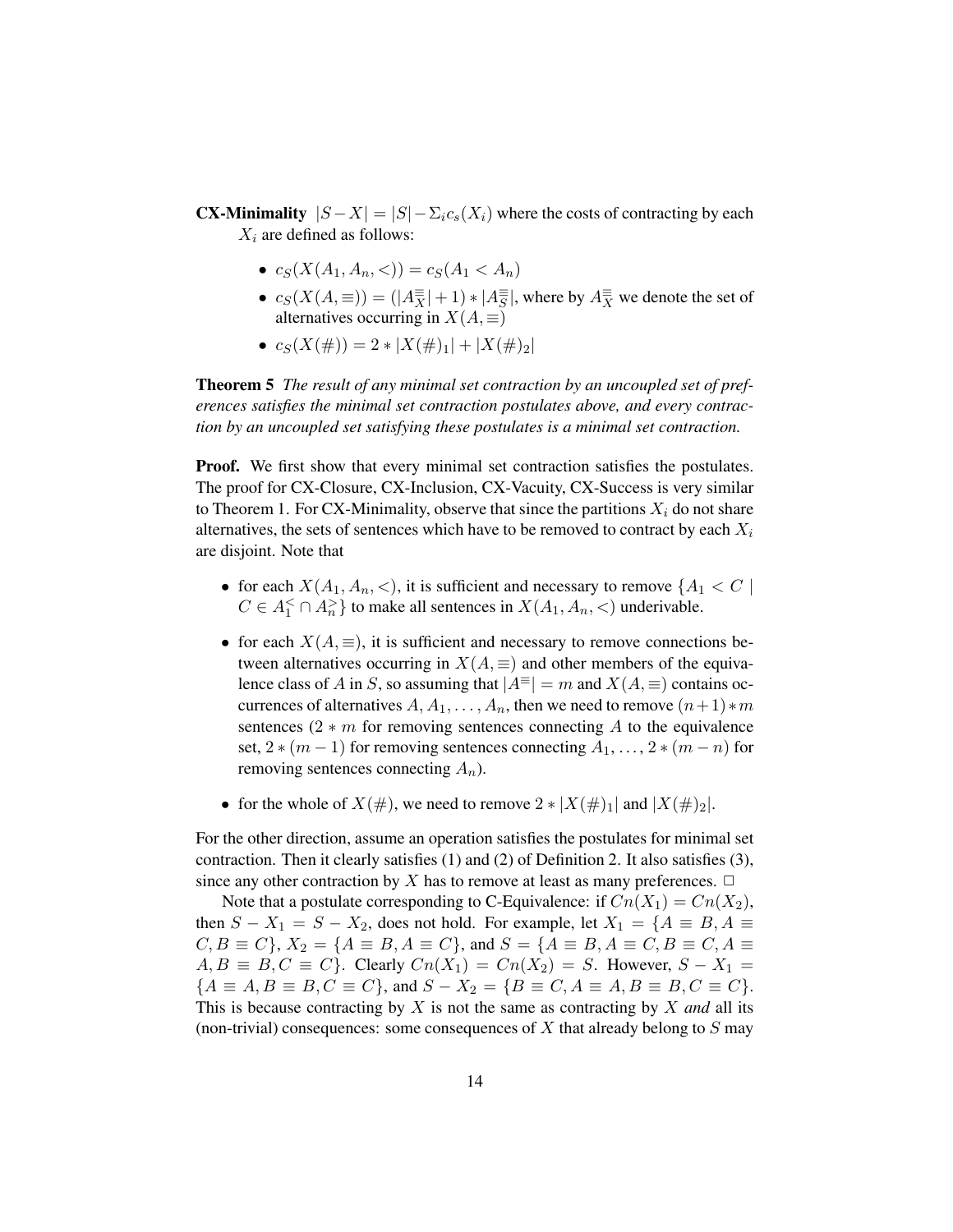remain after we make every single sentence of  $X$  underivable from  $S$ . So if the closures of two sets are the same, they may differ in whether they contain any nontrivial consequences of themselves, and the results of contracting by them may be different.

#### 5.3 Minimal Contraction by an Uncoupled Set Algorithm

We also give a concrete polynomial time algorithm for contraction by an uncoupled set of preferences (see Algorithm 2).

```
Algorithm 2 Minimal preference set contraction algorithm
```

```
procedure MINIMAL-SET-CONTRACTION(S, X)for each X_i \subseteq X do
     case X_i == X(A, <)A^{\leq} := \{ C \mid A < C \in X \}A_n^{\geq} := \{ C \mid C < A_n \in X \}for each C \in A^{\lt} \cap A_n^{\gt} do
              S := S \setminus \{A < C\}end for
         S := S \setminus \{A < A_n\}case X_i == X(B,>)B_1^{\leq} := \{ C \mid B_1 < C \in X \}B^>:=\{C\mid C < B\}for each C \in B_1^{\lt} \cap B^{\gt} do
              S := S \setminus \{C < B\}end for
         S := S \setminus \{B_1 < B\}case X_i == X(A, \equiv)A^{\equiv} := \{ C \mid A \equiv C \in X \}A^{X,\equiv} := \{ D \mid D \text{ occurs in } X(A,\equiv) \}for each \dot{D} \in A^{X,\equiv} \cup \{A\} do
              for each C \in A^{\equiv} \setminus \{D\} do
                   S := S \setminus \{D \equiv C, C \equiv D\}end for
         end for
     case X_i == X(\#)for each A\#B \in X(\#) do
              S := S \setminus \{A \# B, B \# A\}end for
end for
```
The algorithm contracts by each  $X_i \subseteq X$  in turn; since the  $X_i$  are disjoint, in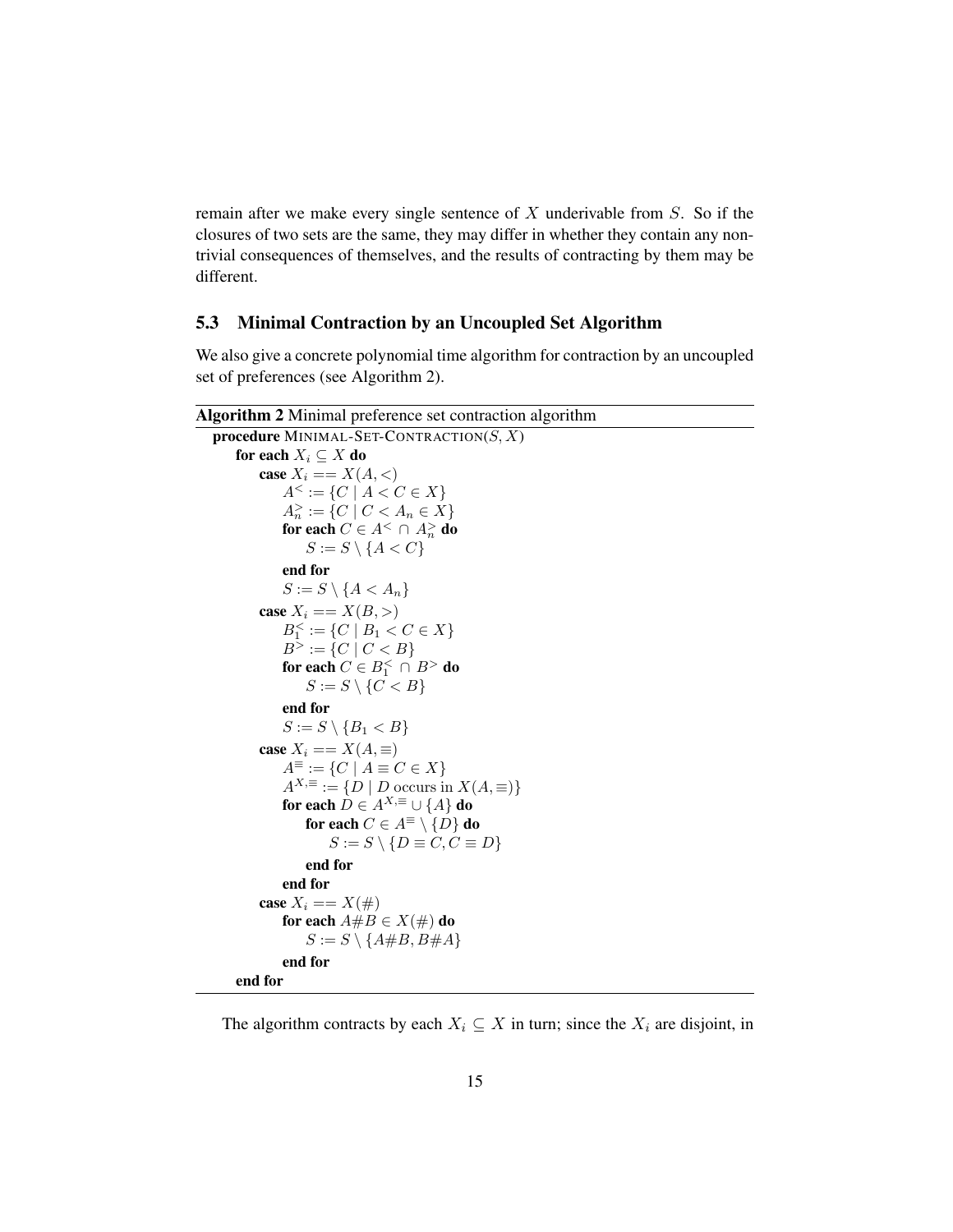the worst case there are |X| members of the partition. Each contraction by  $X_i$  is linear in  $|A|$ , by an argument similar to the proof of Theorem 3. This means that the time complexity of Algorithm 2 is  $O(|X| \times |A|)$ .

## 6 Preference Aggregation

In this section we briefly consider the problem of preference aggregation. We assume that there are  $n$  agents, and each agent  $i$  has a deductively closed consistent set of preferences  $S_i$ ; however  $S_1 \cup \ldots \cup S_n$  is not guaranteed to be consistent. The problem of *minimal change aggregation* is how to produce a consistent joint preference set while retaining as many of the original preferences as possible.

**Definition 4** *(Minimal change preference aggregation) Given preference sets*  $S_1, \ldots, S_n$ , *a* minimal change preference aggregation *of these sets is any operation* ⊕ *that satisfies the following properties:*

- *1.*  $S_1 \oplus \ldots \oplus S_n \subseteq Cn(S_1 \cup \ldots \cup S_n)$
- 2.  $S_1 \oplus \ldots \oplus S_n \not\vdash \bot$
- *3. for every other* S' such that  $S' \subseteq Cn(S_1 \cup ... \cup S_n)$  and  $S' \not\vdash \bot$ , it holds *that*  $|S'| \leq |S_1 \oplus ... \oplus S_n|$

Unfortunately, as in the case of iterated preference contraction, the minimal change preference aggregation problem is a combinatorial problem, so there is no efficient algorithm for computing  $S_1 \oplus \ldots \oplus S_n$ . The most obvious (and obviously exponential) algorithm for implementing a minimal change preference aggregation is:

| <b>Algorithm 3</b> Minimal preference aggregation algorithm |
|-------------------------------------------------------------|
| <b>procedure</b> MINIMAL-AGGREGATION( $S_1, \ldots, S_n$ )  |
| $U := Cn(S_1 \cup \ldots \cup S_n)$                         |
| for each $k \in \{0, \ldots,  U \}$ do                      |
| for each $X \subseteq U,  X  = k$ do                        |
| if $U \setminus X \not\vdash \bot$ return $U \setminus X$   |
|                                                             |

An efficient preference aggregation algorithm that is *not* guaranteed to produce a minimal cardinality result is possible. The lexicographic aggregation proposed in [3] is shown to be the only aggregation operation that satisfies a set of desirable properties and does not suffer from Arrow's paradox. (The reason Arrow's result does not apply is because agents' preferences are not assumed to be total orders.)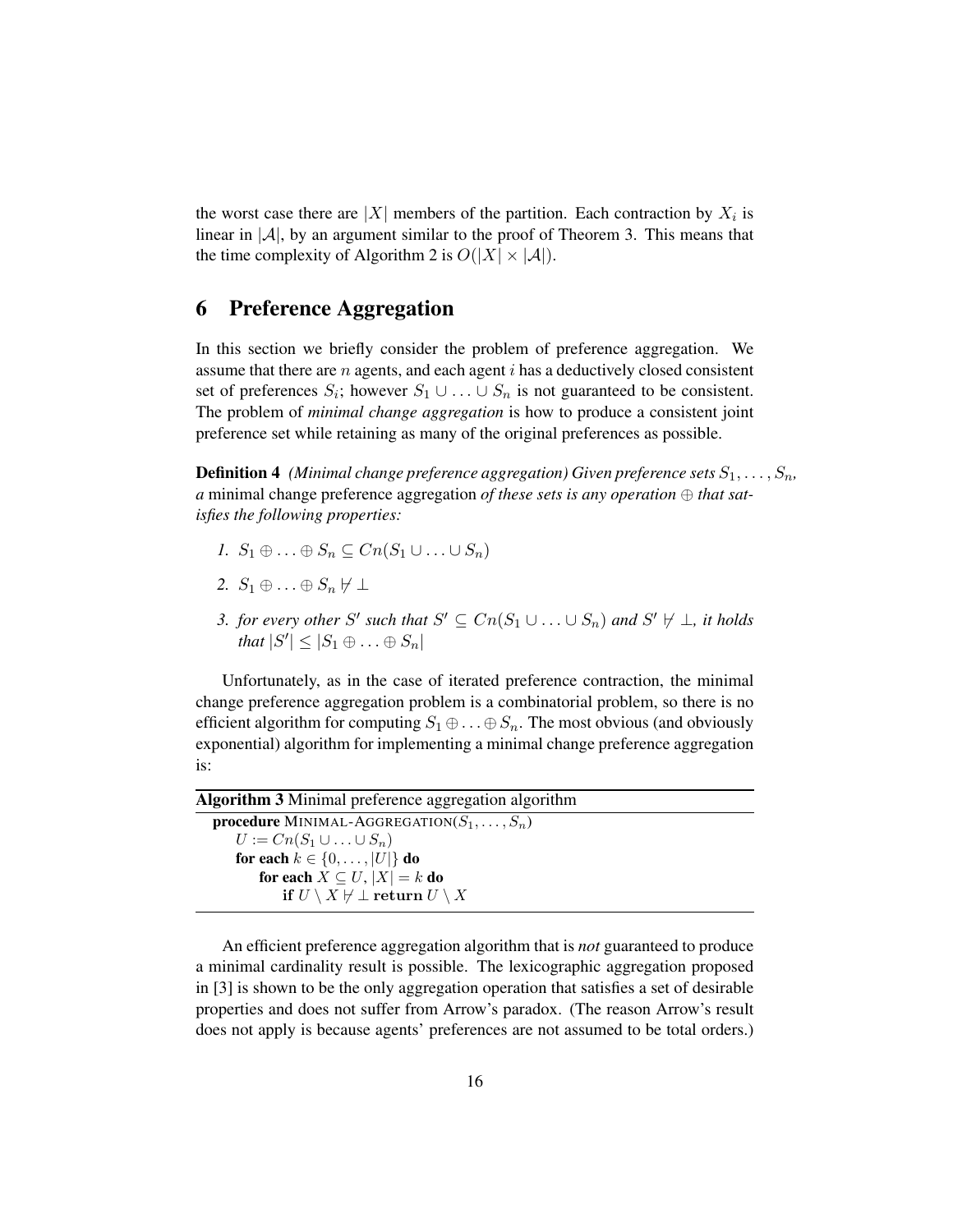For the un-prioritised case that we are considering in this paper (i.e., all agents are assumed to be equally important), lexicographic aggregation is equivalent to taking the intersection of preference sets  $S_1, \ldots, S_n$ . Although the intersection operation on preference relation may remove too many preferences from the result of the aggregation and is not guaranteed to be minimal, it does have attractive properties.

Let us define the *intersection aggregation* of  $S_1, \ldots, S_n$  as  $S_1 \cap \ldots \cap S_n$ .

**Fact 1** If  $S_1, \ldots, S_n$  are consistent and deductively closed, then the intersection *aggregation satisfies properties 1-2 of Definition 4.*

It is also easy to implement an efficient algorithm for computing the intersection aggregation:

**Fact 2** *There exists an algorithm for computing*  $S_1 \cap \ldots \cap S_n$  *which runs in time*  $O(|S_1 \cup ... \cup S_n|)$  *(if we assume that the elements of*  $S_1, ..., S_n$  *are sorted).* 

It is also straightforward to characterise the intersection aggregation axiomatically by the following, rather obvious, postulate:

# **Intersection-Aggregation**  $p \in S_1 \oplus \ldots \oplus S_n$  iff  $p \in S_i$  for  $i \in \{1, \ldots, n\}$

This postulate looks similar to unanimity [4] (which says that if a preference is in every agent's set of preferences, then it is also in the result of the aggregation). It is however much stronger because it requires that *only* such preferences are in the aggregated set of preferences.

It was shown in [3] that in addition to unanimity, this operation also satisfies several desirable properties for a preference aggregation mechanism, such as no dictator.

## 7 Choice of Preference Relations

We have chosen  $\lt$ ,  $\equiv$  and  $\#$  as our primitive preference relations. A natural question to ask is whether, for example,  $\leq$  would be a good (or better) choice. Clearly,  $A < B$  is definable as  $(A \leq B) \land \neg (B \leq A)$  and  $A \equiv B$  as  $(A \leq B) \land (B \leq A)$ . (On the other hand, according to our semantics,  $A#B$  is *not* definable as  $\neg(A \leq$ B)  $\wedge \neg (B \leq A)$ , since there is a difference between the absence of any preference between A and B, and A and B being considered incomparable.) In order to define  $\lt$  in terms of  $\leq$ , we need to add explicit negation to the language (i.e., in addition to  $A \leq B$ , the set of preference sentences may contain sentences of the form  $\neg(A \leq B)$ ). In addition, the closure rules need to include reflexivity and transitivity of  $\leq$ :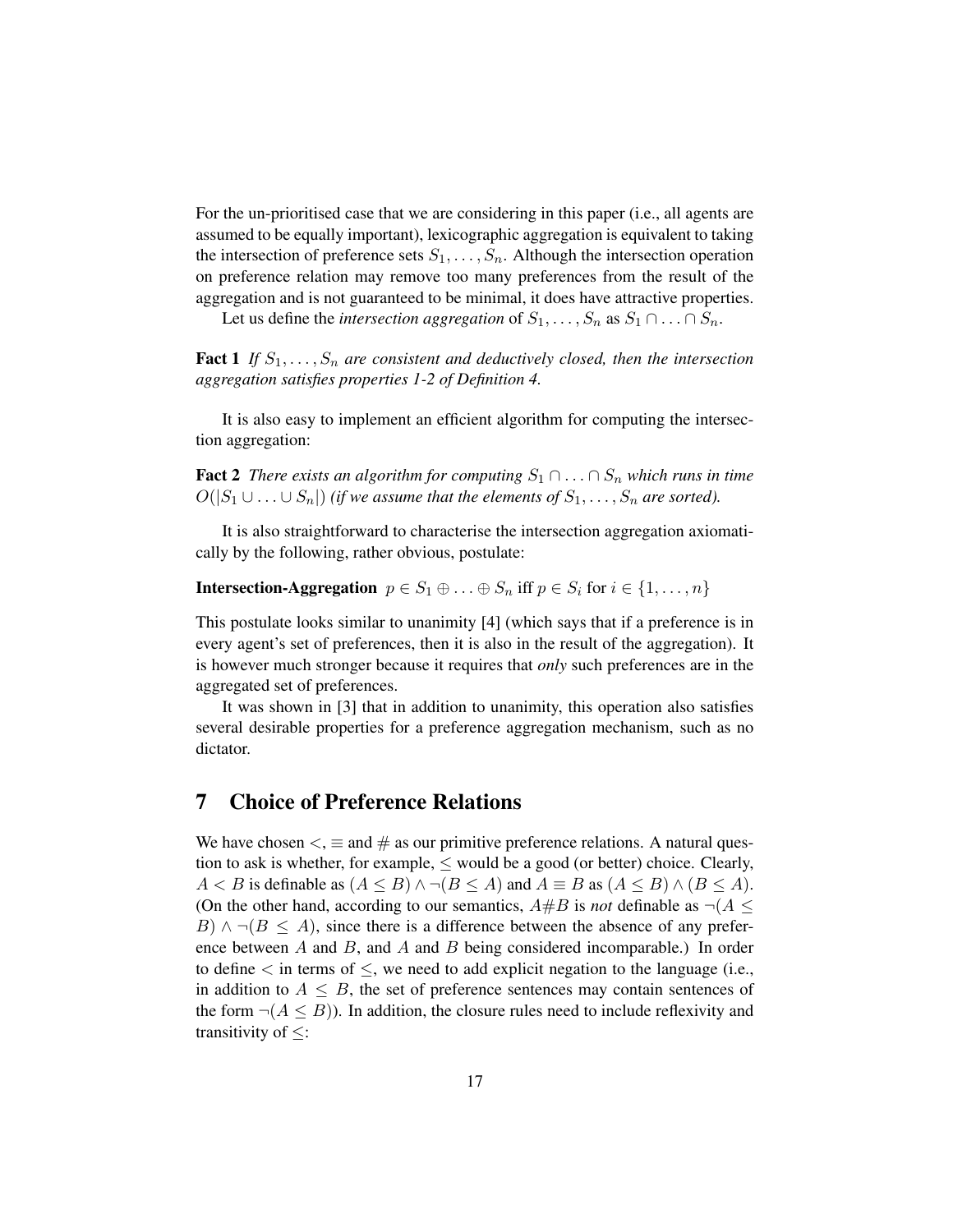**Refl**  $A \leq A$ 

Trans  $A \leq B, B \leq C \Rightarrow A \leq C$ 

and also say that  $A \leq B$  and  $\neg (A \leq B)$  are incompatible:<sup>2</sup>

Neg  $A \leq B$ ,  $\neg (A \leq B) \Rightarrow \bot$ 

Let us denote the derivability relation with respect to **Refl, Trans**, and **Neg**  $\vdash_<$ , and the corresponding closure operation  $C_{n<}$ .

**Definition 5** *(Minimal contraction by a*  $\leq$ *-preference)* Given a preference set S *and a*  $\leq$ *-preference* p, such that  $\nvdash < p$ , a minimal contraction of S by p is any *operation* − *that returns a set* S − p *such that:*

- $(I) S p \subset S$
- $(2)$  *S* − *p*  $\forall$  < *p*

*(3) for any other set*  $S'$  *such that*  $S' \subseteq S$  *and*  $S' \nvdash_{\leq} p$ *, it holds that*  $|S'| \leq |S-p|$ *.* 

Similarly to the case of  $\lt$ , let  $A_{\mathcal{S}}^{\leq}$  $\frac{S}{S}$  denote  $\{C \mid A \leq C \in S\}$  and  $A_{S}^{\geq}$  $\frac{2}{S}$  denote  $\{C \mid C \le A \in S\}$ . The cost  $c_S(A \le B)$  for  $A \le B \in S$  is defined as follows:

$$
c_S(A \le B) = |A_S^{\le} \cap B_S^{\ge}| + 1
$$

The cost  $c_S(\neg(A \leq B))$  of removing  $\neg(A \leq B)$  is always 1 since negative preferences cannot be derived.

The following postulates characterise minimal contraction of preferences where the only preference relation is  $\leq$ :

C-Closure  $S - p = Cn(S - p)$ 

**C-Inclusion**  $S - p \subseteq S$ 

**C-Vacuity** If  $p \notin S$ ,  $S - p = S$ 

<sup>2</sup>Although the following inference rules also make sense:

Neg-Trans1  $A \leq B$ ,  $\neg(A \leq C) \Rightarrow \neg(B \leq C)$ Neg-Trans2  $B \leq C$ ,  $\neg (A \leq C) \Rightarrow \neg (A \leq B)$ 

we do not adopt them purely for reasons of efficiency (it does not appear to be possible to provide a linear time contraction algorithm for  $\neg (A \leq B)$  if it can be derived using several rules which have premises both of the form  $A \leq B$  and  $\neg (A \leq B)$ ).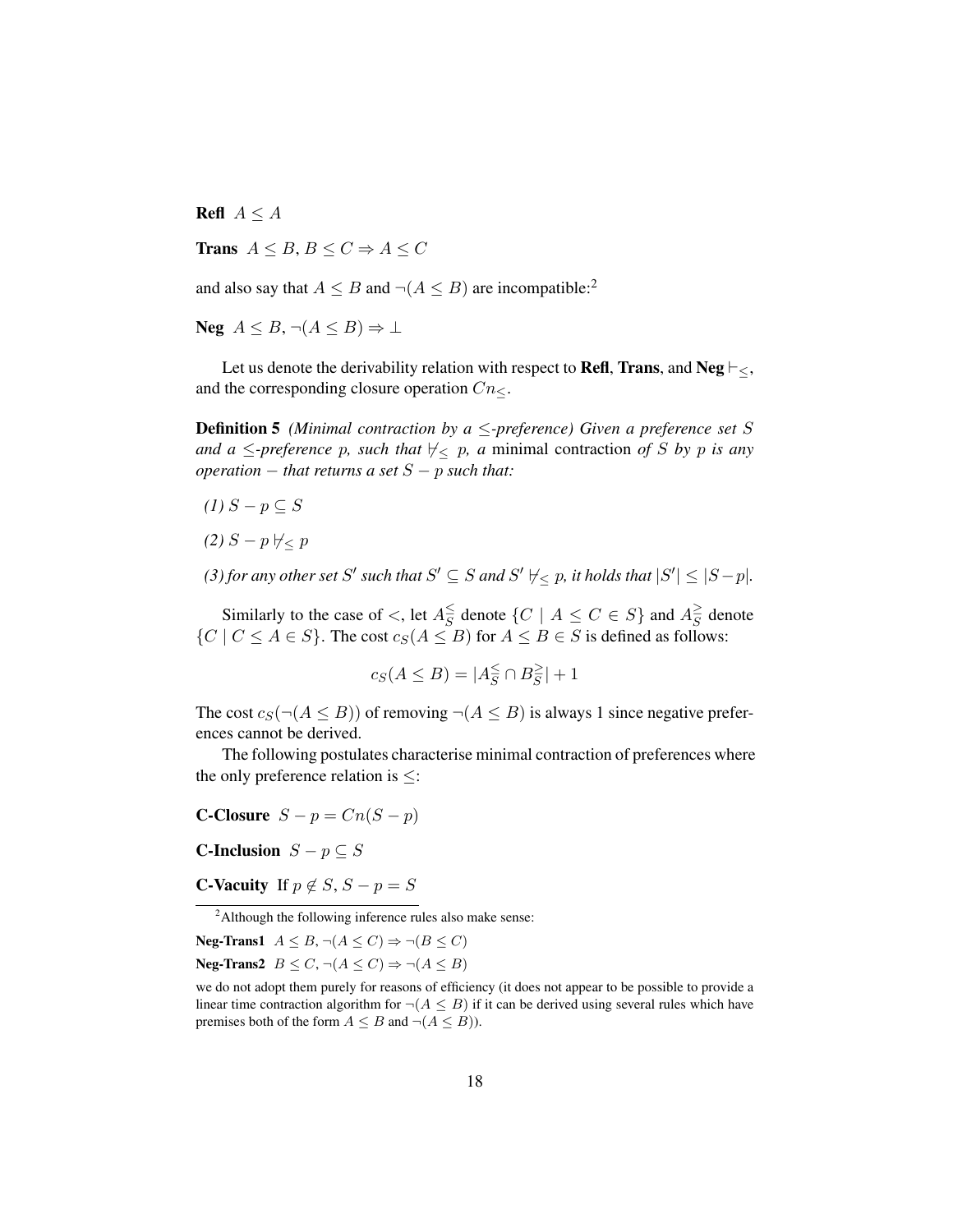**C-Success** If p is not of the form  $A \leq A$ , then  $p \notin S - p$ 

**C-Equivalence** If  $Cn \leq (p_1) = Cn \lt (p_2)$ , then  $S - p_1 = S - p_2$ 

**C-Minimality** If  $p \in S$ , then  $|S - p| = |S| - c_S(p)$ 

**Theorem 6** *The result of any minimal contraction by a*  $\leq$ -preference satisfies the *minimal preference contraction postulates above, and every contraction satisfying these postulates is a minimal contraction by a*  $\leq$ *-preference.* 

The proof is very similar to the proof for the multiple preferences relations.

**Proof.** For the case when  $p \notin S$ , clearly the minimal contraction is S itself, and all the postulates hold for  $S - p = S$  trivially.

Let us consider the case when  $p \in S$ . We show first that every minimal contraction satisfies the postulates. C-Inclusion holds by Definition 5, and C-Vacuity trivially since  $p \in S$ . To show that C-Closure holds, assume by contradiction that  $S - p$  is a minimal contraction and it is not deductively closed. Since  $S - p \nmid p$ (by Definition 5 (2)) and  $S - p$  is not deductively closed, then there must be a consequence q of  $S - p$  such that  $q \notin S - p$ . Since  $S - p \nleftrightarrow p$  and  $S \vdash q$ , it follows that  $(S - p) \cup \{q\} \not\vdash p$ . Since  $S - p \subseteq S$  (by Definition 5 (1)),  $S \vdash q$ , and since S is deductively closed,  $q \in S$ . Hence there is a set  $S' = (S - p) \cup \{q\}$  such that conditions (1) and (2) of Definition 5 hold for  $S'$ , and its cardinality is greater than that of  $S - p$ . Hence  $S - p$  is not a minimal contraction because it violates condition (3): a contradiction. C-Success holds for all  $p$  which are not derivable from an empty preference set because there is always a subset of S which does not derive  $p$  (in the worst case,  $\emptyset$ ). C-Equivalence holds rather trivially because for all atomic non-tautological  $p_1$ ,  $p_2$ ,  $Cn<(p_1) \neq Cn<(p_2)$  if  $p_1 \neq p_2$  (because  $Cn<(p) = {p} \cup {A \leq A | A \in \mathcal{A}}$ . For tautological  $p_1, p_2$  contraction is not defined since it is impossible to construct a deductively closed preference set which does not contain them. (Alternatively, we could have defined  $S - A \leq A = S$ , in which case again C-Equivalence would hold.)

Now let us consider the minimality postulates. We need to prove that any minimal contraction by  $A \leq B$  removes exactly  $|A^{\leq} \cap B^{\geq}| + 1$  preferences.

In order to contract by  $A \leq B$ , we need to remove  $A \leq B$  itself from S. However  $A \leq B$  may still be derivable using the transitivity rule. The number of possible derivations of  $A \leq B$  using the rule  $A \leq C, C \leq B \Rightarrow A \leq B$  is exactly  $|A^{\leq} \cap B^{\geq}|$ . We need to 'destroy' each such derivation, and in order to do this we need to remove *at least one* of the premises in each derivation, namely either all premises of the form  $A \leq C$  or all premises of the form  $C \leq B$ . So any contraction satisfying (1) and (2) needs to remove at least  $|A^{\leq} \cap B^{\geq}| + 1$  preferences (1 is for  $A \leq B$  itself). Conversely, if one of the preferences for each possible derivation is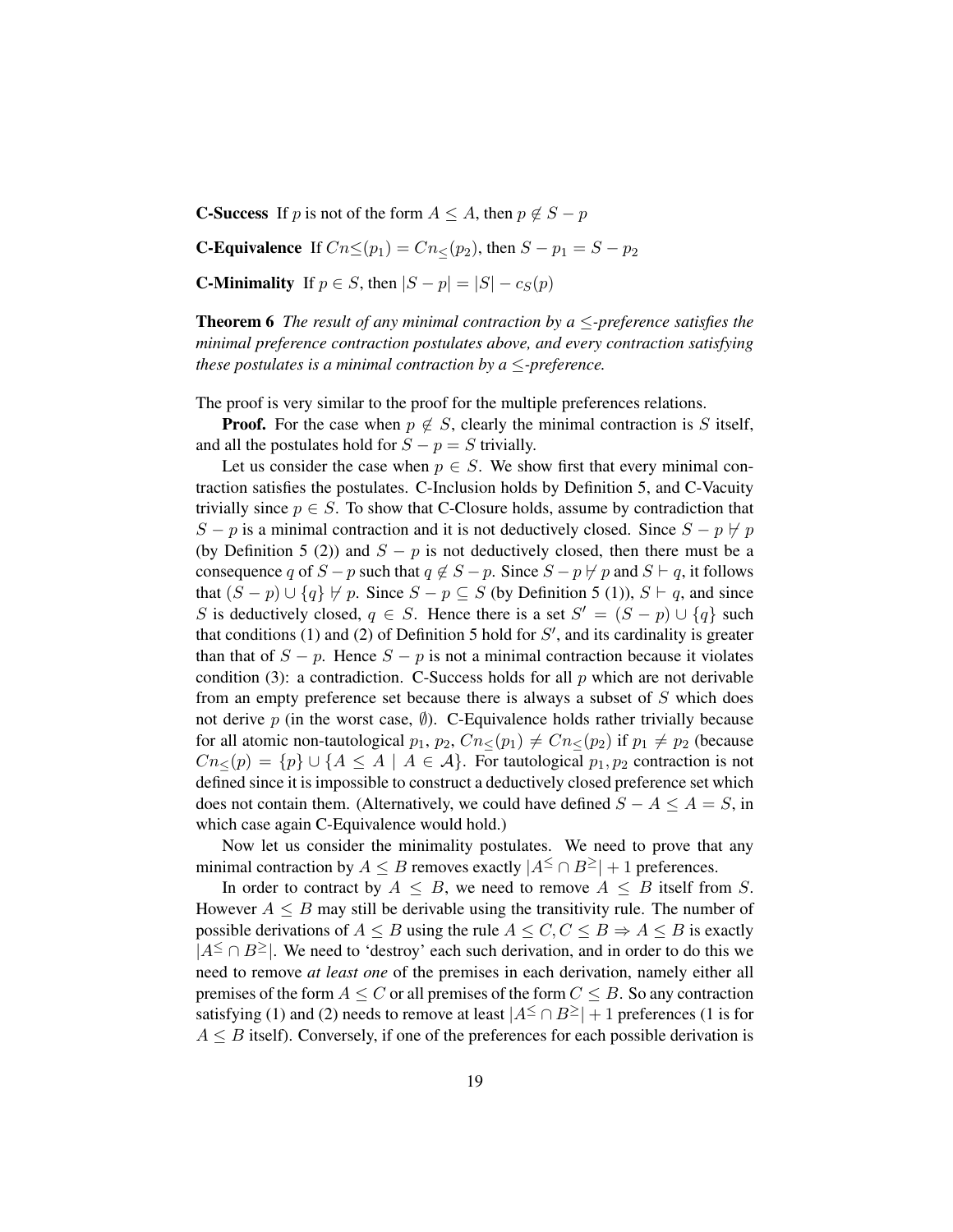removed, then  $A \leq B$  is no longer derivable, so the operation already satisfies (1) and (2). (Note that if  $A \leq C$  for  $C \in A^{\leq} \cap B^{\geq}$  is itself derivable, one premise in the derivation of  $A \leq C$  is  $A \leq D$  where  $D \leq C$  since  $C \leq B, D \leq C$ , so  $D \in A^{\leq} \cap B^{\geq}$ , so  $A \leq D$  will be removed and hence  $A \leq C$  is not re-derivable.) Hence, in order to satisfy (3), the operation should not remove anything else. Hence any minimal contraction removes exactly  $|A^{\leq} \cap B^{\geq}| + 1$  preferences.

The other direction: if an operation satisfies the postulates, it is a minimal contraction. Clearly, since the operation satisfies C-Closure, C-Inclusion and C-Success, it satisfies conditions  $(1)-(2)$  of Definition 5. To show that it satisfies  $(3)$ , we need to prove that there is no set of strictly larger cardinality than  $S - p$  which still satisfies (1)-(2), in other words that every successful contraction has to remove at least as many preferences as is stated in C-Minimality postulates. The argument is exactly as above.  $\Box$ 

The algorithm for computing  $S - p$  is given below. It assumes that p is not tautological (in that case contraction is not defined). Note that if  $p \notin S$ , the set  $\{C \mid C \in A^{\leq} \cap B^{\geq}\}\$ is empty so  $S \setminus \{A \leq C \mid C \in A^{\leq} \cap B^{\geq}\}=S$ .

### **Algorithm 4** Minimal preference contraction algorithm for  $\leq$

```
procedure MINIMAL-CONTRACTION-\leq(S, p)
case p \notin Sreturn
case p = \neg (A \leq B)S := S \setminus \{\neg(A \leq B)\}\case p = A \leq BA^{\leq} := \{C \mid A \leq C\}B^{\geq} := \{ C \mid C \leq B \}for each C \in A^{\leq} \cap B^{\geq} do
          S := S \setminus \{A \leq C\}end for
     S := S \setminus \{A \leq B\}
```
#### Theorem 7 *Algorithm 4 computes a minimal preference contraction.*

**Proof.** We show that the result of applying the algorithm to a preference set S and p which is not of the form  $A \leq A$ , always satisfies the conditions in Definition 5. Condition (1) holds because the algorithm only removes sentences from S. Condition (2) holds because the algorithm removes a premise from every possible derivation of p. Condition  $(3)$  holds because the algorithm result satisfies the minimal contraction postulates hence it is a minimal contraction by Theorem 6.  $\Box$ 

**Theorem 8** *The time complexity of Algorithm 4 is in*  $O(|A|)$ *.*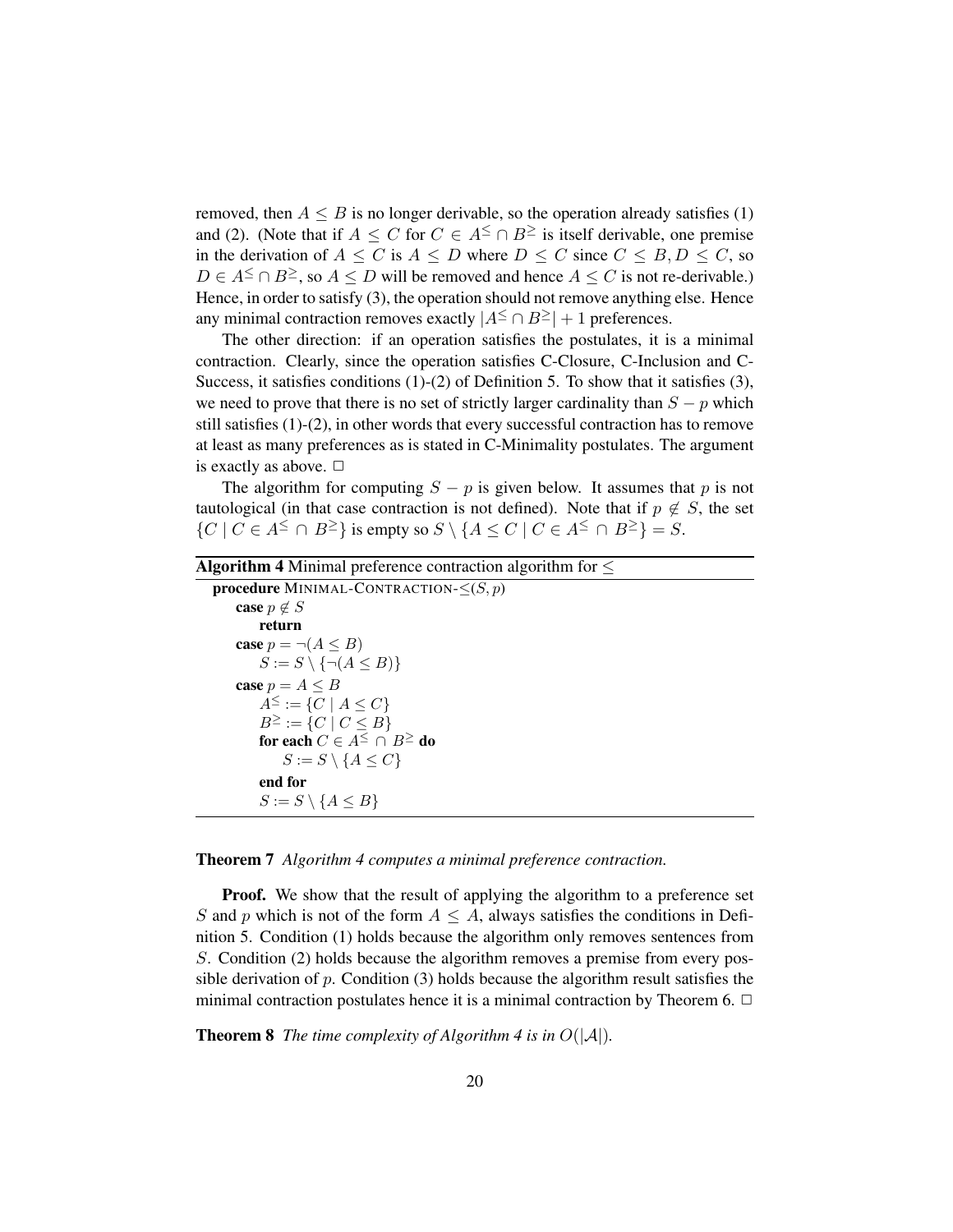**Proof.** We assume that we can order the alternatives in some order (e.g., lexicographic order) and we can recover the ordered set of alternatives to which an alternative A is related by  $\leq$  in constant time (e.g., a hash table mapping from alternatives to sets (lists) of alternatives  $A^{\le}$  and  $A^{\ge}$ ). The maximum size of  $A^{\le}$  and  $B^{\geq}$  is bounded by  $|\mathcal{A}|$ , since A and B can be related to at most  $|\mathcal{A}|$  alternatives by <. Computing the set of alternatives  $C \in A^{\leq} \cap B^{\geq}$  is also linear in |A| (to be precise it requires at most  $2|\mathcal{A}|$  operations) and the number of such alternatives C is again bounded by |A|. Removing the preferences  $A \leq C$  for  $C \in A^{\leq} \cap B^{\geq}$ requires at most  $|\mathcal{A}|$  operations (if the set of preferences is implemented as, e.g., a linked list) and replacing the new set in the map is constant time.  $\Box$ 

The problem of minimal contraction of a set of  $\leq$  preferences S by a *set* of  $\leq$ preferences  $X$  can be shown to be NP-hard (just as in the case of multiple preferences relations).

Theorem 9 *The problem of minimal contraction by a set of* ≤ *preferences is NPhard.*

**Proof (sketch).** The proof is very similar to the proof of Theorem 4, with encoding of  $(s, t)$  edges as pairs of preferences  $s \leq t, t \leq s$  instead of  $s \equiv t$ .  $\Box$ 

# 8 Related Work

In this section we briefly discuss related work, focusing on the main ideas and similarities to our approach, rather than providing a full-fledged comparison.

Van Benthem and Liu [6] propose a dynamic preference logic. They adopt the framework of dynamic epistemic logic, and introduce dynamic operators to interpret the triggers of preference change. In later work, Liu [28, 29] presents a structured model of preference, called the *two-level model*, which can account for both preference and reasons for preference, and investigates the dynamics of preference at both levels. Lang and van der Torre [25] study the relation between belief revision and preference change in general. They identify four different cases for preference change, and propose AGM postulates for the case in which preference change is triggered by belief revision. Grüne-Yanoff and Hansson [16] also consider this issue, and argue that preference change cannot be reduced to belief change, and must consider priorities. Preference change under social peer pressure is studied by Liang and Seligman [27].

In [18] Hansson describes four types of preference change: contraction and revision of preference relations, and addition and subtraction of alternatives. In our approach, we do not consider changes to alternatives and we focus on contraction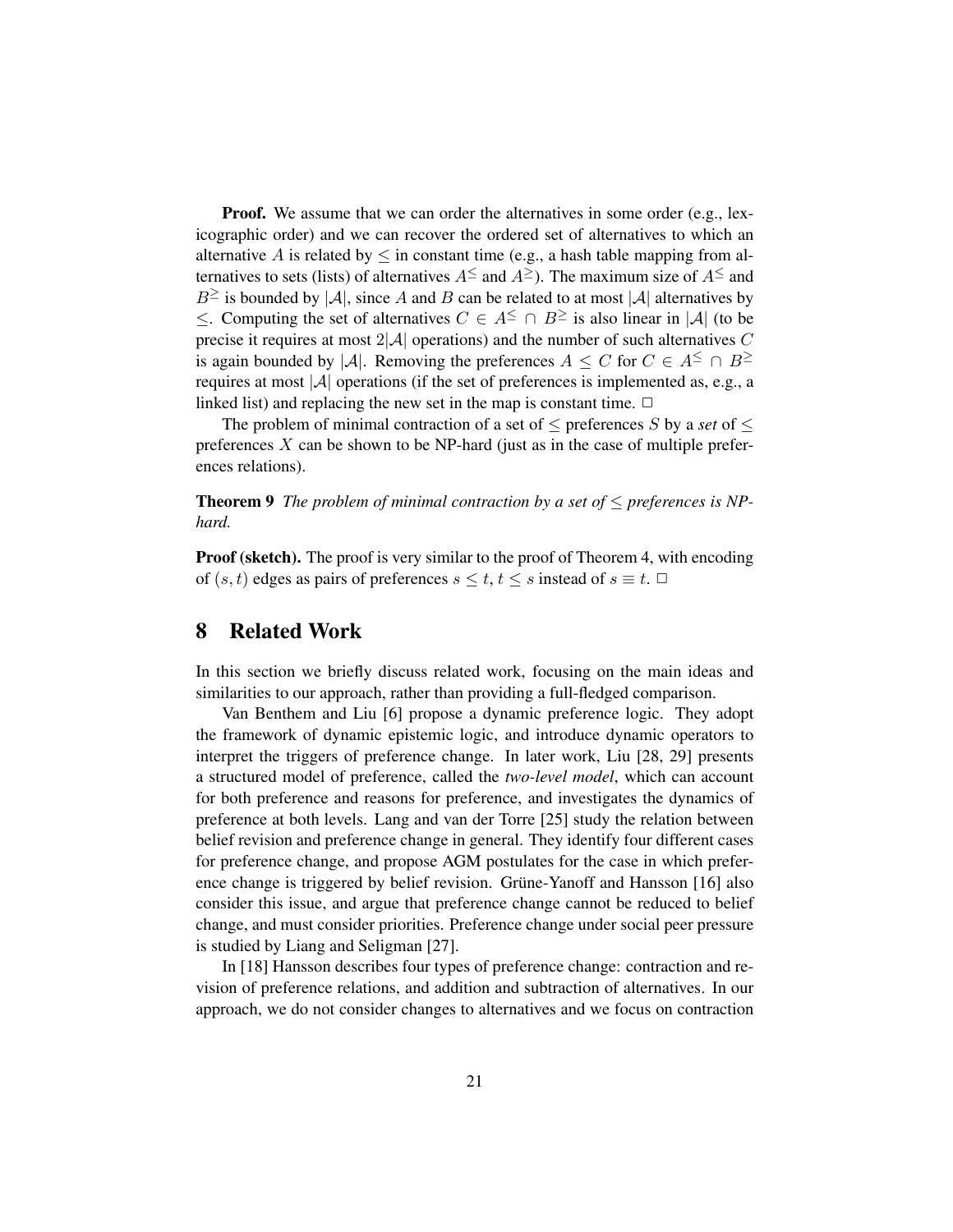and revision of preference relations. Hansson defines contraction in terms of revision with the intuition that "to contract your state of preference by  $\alpha$  means to open it up for the possibility that  $\neg \alpha$ " and gives postulates for this operation. On the technical side, Hansson introduces a measure of similarity between preference relations  $R_1$  and  $R_2$  in order to define a *minimal* preference revision operator. In the case of finite sets of alternatives, the measure is minimising the cardinality of the symmetric difference  $\Delta(R_1, R_2)$  between  $R_1$  and  $R_2$  (for any sets X and Y,  $X\Delta Y$  is equal to  $(X\Y) \cup (Y\X)$ . A similar idea is used in the field of social choice theory, for example in [21, 22], where the distance between two preference relations essentially counts the minimal number of (pairwise) "inversions" of alternatives necessary to transform one binary relation into the other. Note that if  $R_2$ is the result of the contraction of  $R_1$  by a preference or a set of preferences, we have  $R_2 \subseteq R_1$ , so minimising the symmetric difference corresponds to minimising the cardinality of the set of removed preferences. Our work can thus be seen as using the same measure of distance between preference relations as Hansson's and other approaches that minimise the number of tuples in the symmetric difference, such as [21, 22]. However, Hansson considers a full logical language with negations, disjunctions etc. of preferences, and the computational complexity of the preference change operations he defines is clearly much higher than ours. In essence, our approach is the same as Hansson's but reasoning only about atomic preferences with simple inference rules and not closing preference sets under full classical reasoning.

Rationality constraints, or inference rules relating specifically to preferences, have been discussed by Hallden [17], von Wright [35] and Grüne-Yanoff and Hansson [16], among others. In our approach, we adopt only the basic rules proposed in [16].

Our approach is also related to work on minimal belief base contraction, for example, Rott [33], where minimal contraction of a finite belief base H by  $\phi$  involves identifying maximal subsets of H which do not entail  $\phi$ . However, the meanings of 'minimal' and 'maximal' is different from those used in our approach. For us, 'maximal' refers to cardinality; for belief base revision,  $H'$  is a maximal subset of H not entailing  $\phi$  if for every  $\psi \in H \setminus H'$ ,  $H' \cup \{\psi\}$  entails  $\phi$ . One example of when this definition of maximal does not imply maximal cardinality is where  $H = \{p, q, p \wedge q \rightarrow r, p \wedge q\}$  and  $\phi = r$ . Then one maximal subset of H which does not entail r is  $\{p,q,p \wedge q\}$  of cardinality 3, and another is  $\{p,p \wedge q \rightarrow r\}$ which is of cardinality 2.

There exists considerable work on iterated belief revision, see, for example [8, 10, 11, 20]. There are some similarities between our work and the work of Ma et al. [30], who study belief revision postulates for revision of a partial preorder by a partial preorder. Our preference sentences correspond to their units, and our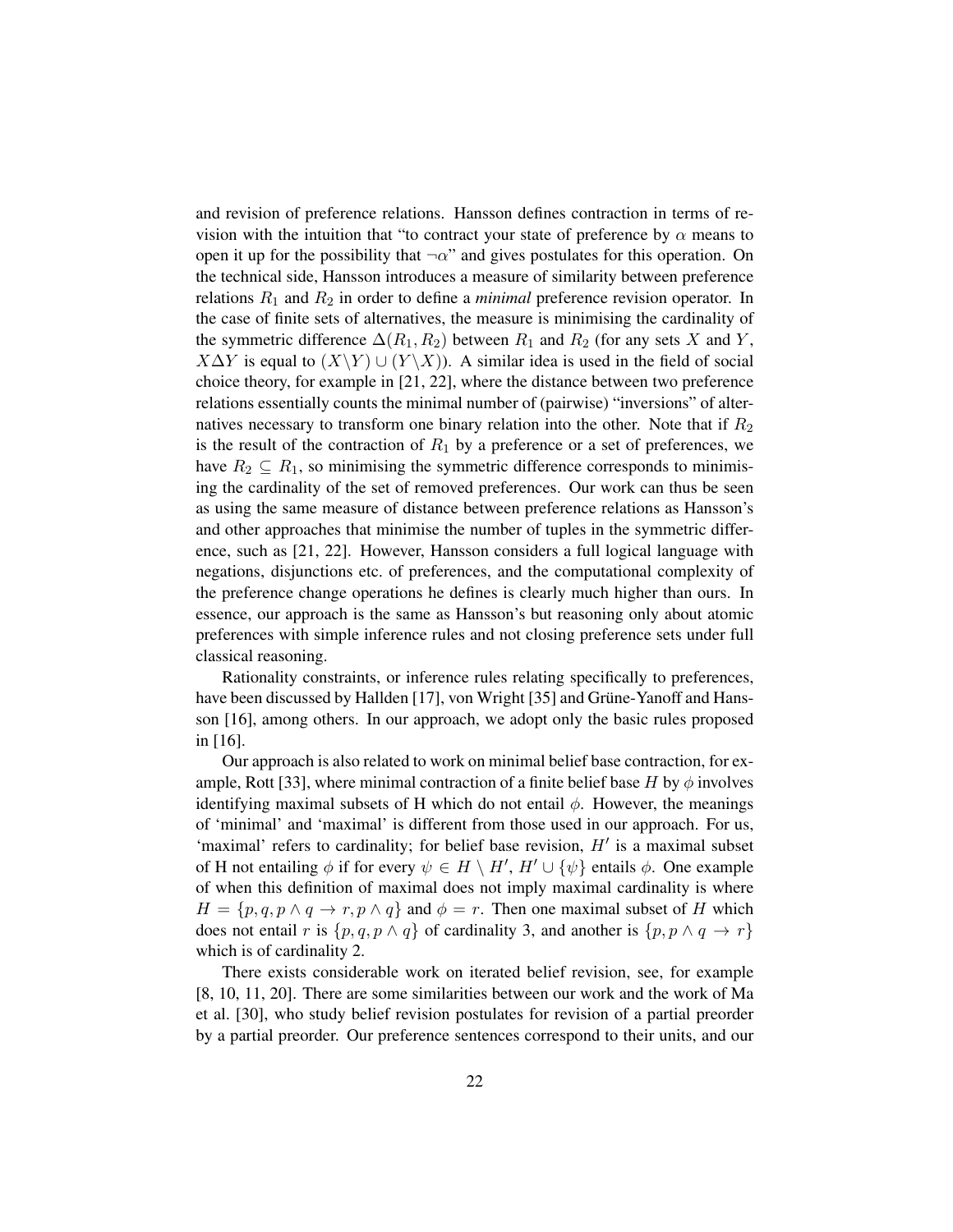revision by a set of preference sentences corresponds to their revision of a preorder by a preorder. However there are also some differences: Ma et al. assume similar closure properties, but in addition they require closure under the rule

$$
A \equiv B, B < C \Rightarrow A < C
$$

which we do not have. The concrete revision operations they propose are exponential in the size of the original preorder (preference set) since they require considering all possible permutations of that set. Booth and Meyer [7] highlight potential connections between iterated belief revision and preference aggregation, as they study revision of a total preorder in the context of iterated belief revision.

There is a very extensive body of literature in social choice theory on preference aggregation, e.g., [32, 9, 15]. We focus here on Andreka et al. [3], as we share the basic setting of preference relations between two alternatives. However, the difference with our setting is that they consider complete preference sets (for each pair A, B, one of  $A \leq B$ ,  $B \leq A$ ,  $A \equiv B$  or  $A \# B$  holds), and their setting includes priorities over agents and preference criteria. They use lexicographic ordering for aggregating preferences. They do not consider computational complexity, but their preference aggregation (for finite sets) can be implemented in polynomial time.

# 9 Conclusion and Future Work

In this paper, we consider a simple setting of preference change where it is possible to define minimal preference contraction. We give rationality postulates and an efficient algorithm for that setting. Then we study minimal contraction by a set of preferences and show that this problem is NP-hard. We provide a characterisation and an efficient algorithm for the case where the set of preferences is uncoupled. We briefly comment on the problem of preference aggregation and on our choice of basic preference relations. Finally, we discuss related work, highlighting similarities and differences with our approach.

There are a number of possible directions for future work. In our approach, we adopt only the basic rationality constraints on preferences proposed in [16]. More advanced constraints proposed in [16] involve priorities, and domain specific constraints. In future work, we would like to extend our approach to incorporate these more advanced constraints. The definition of minimality (of change) assumed in our paper is based on the minimal *number* of preferences which have changed. This corresponds to using the Hamming distance between preference relations to measure their dissimilarity. There is a large literature on alternative distance measures between preferences, for example [5, 13, 21, 22, 24, 31, 36]. It has been argued in for example [34, 12], that the Hamming distance as a measure of dissimilarity may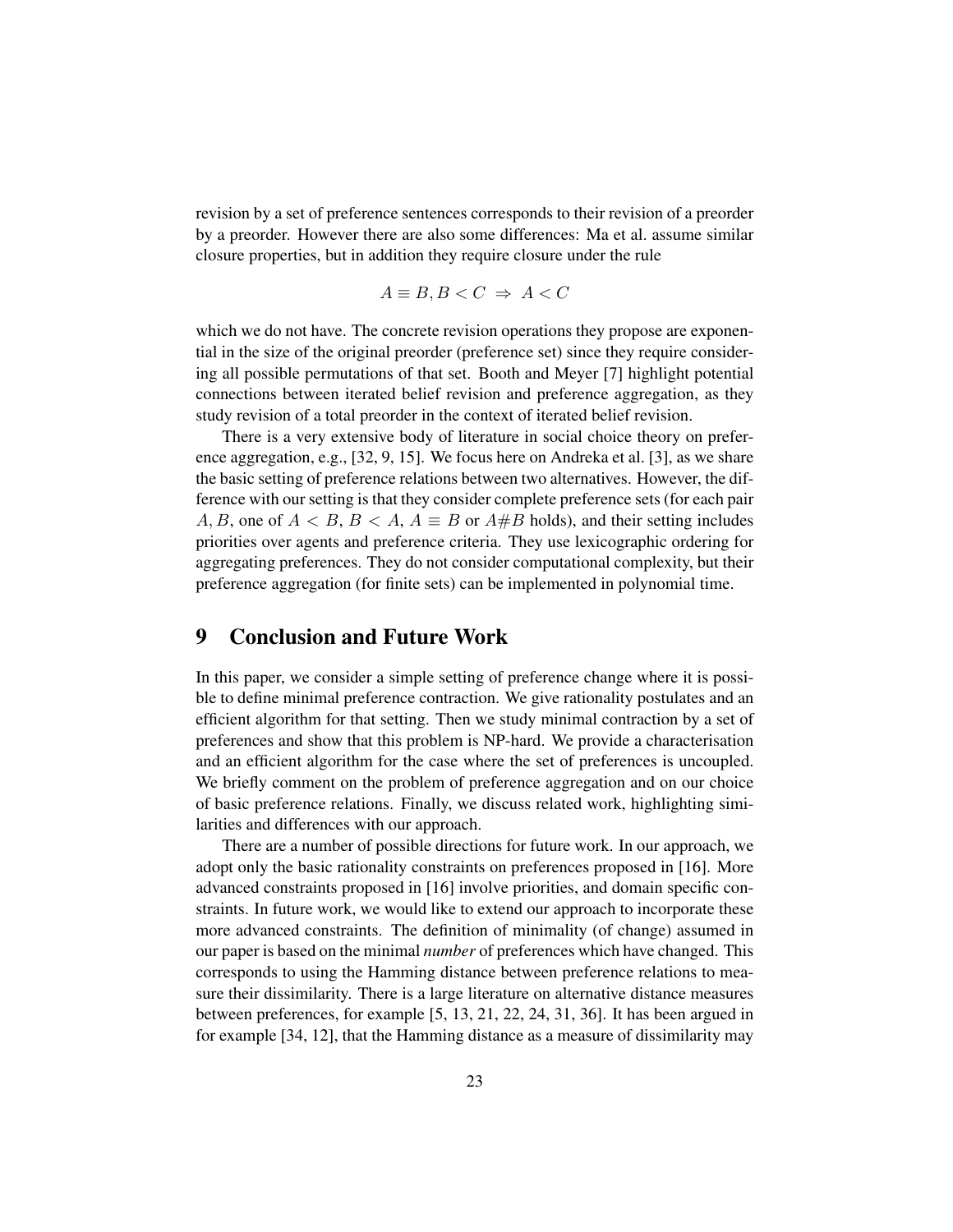not be appropriate when the elements in the preference set are logically related. For example,  $A \equiv B$  and  $B \equiv A$  are logically related (logically equivalent in fact). It can be argued that logically equivalent formulas should only count once when the distance between two preference sets is computed. In future work, we plan to consider efficient minimal preference revision for different measures of minimality which take into account logical relations between preferences.

Acknowledgement The authors thank the three anonymous LORI'13 referees and the special issue referees for their useful comments.

Fenrong Liu is supported by the Project of National Social Science Foundation of China (NO.13AZX018), and Tsinghua University Initiative Scientific Research Program (20131089292). Natasha Alechina would like to thank Xueying Liu, an undergraduate student at the University of Nottingham, who implemented the preference contraction algorithms and inspired the idea of the NP-hardness proof by generating test cases for set contraction with  $\equiv$  preferences.

# References

- [1] Natasha Alechina, Fenrong Liu, and Brian Logan. Minimal preference change. In Davide Grossi, Olivier Roy, and Huaxin Huang, editors, *Proceedings Fourth International Workshop on Logic, Rationality and Interaction (LORI-IV)*, volume 8196 of *LNCS*, pages 15–26, Hangzhou, China, October 2013. Springer.
- [2] Natasha Alechina, Fenrong Liu, and Brian Logan. Postulates and a lineartime algorithm for minimal preference contraction. In *Workshop on Logical Aspects of Multi-Agent Systems (LAMAS 2014), Informal Proceedings*, 2014.
- [3] Hajnal Andréka, Mark Ryan, and Pierre-Yves Schobbens. Operators and laws for combining preference relations. *Journal of Logic and Computation*, 12(1):13–53, 2002.
- [4] K. J. Arrow. A difficulty in the concept of social welfare. *Journal of Political Economy*, 58(4):328–346, 1950.
- [5] Nick Baigent. Preference proximity and anonymous social choice. *The Quarterly Journal of Economics*, 102(1):161–170, 1987.
- [6] Johan van Benthem and Fenrong Liu. Dynamic logic of preference upgrade. *Journal of Applied Non-Classical Logic*, 17:157–182, 2007.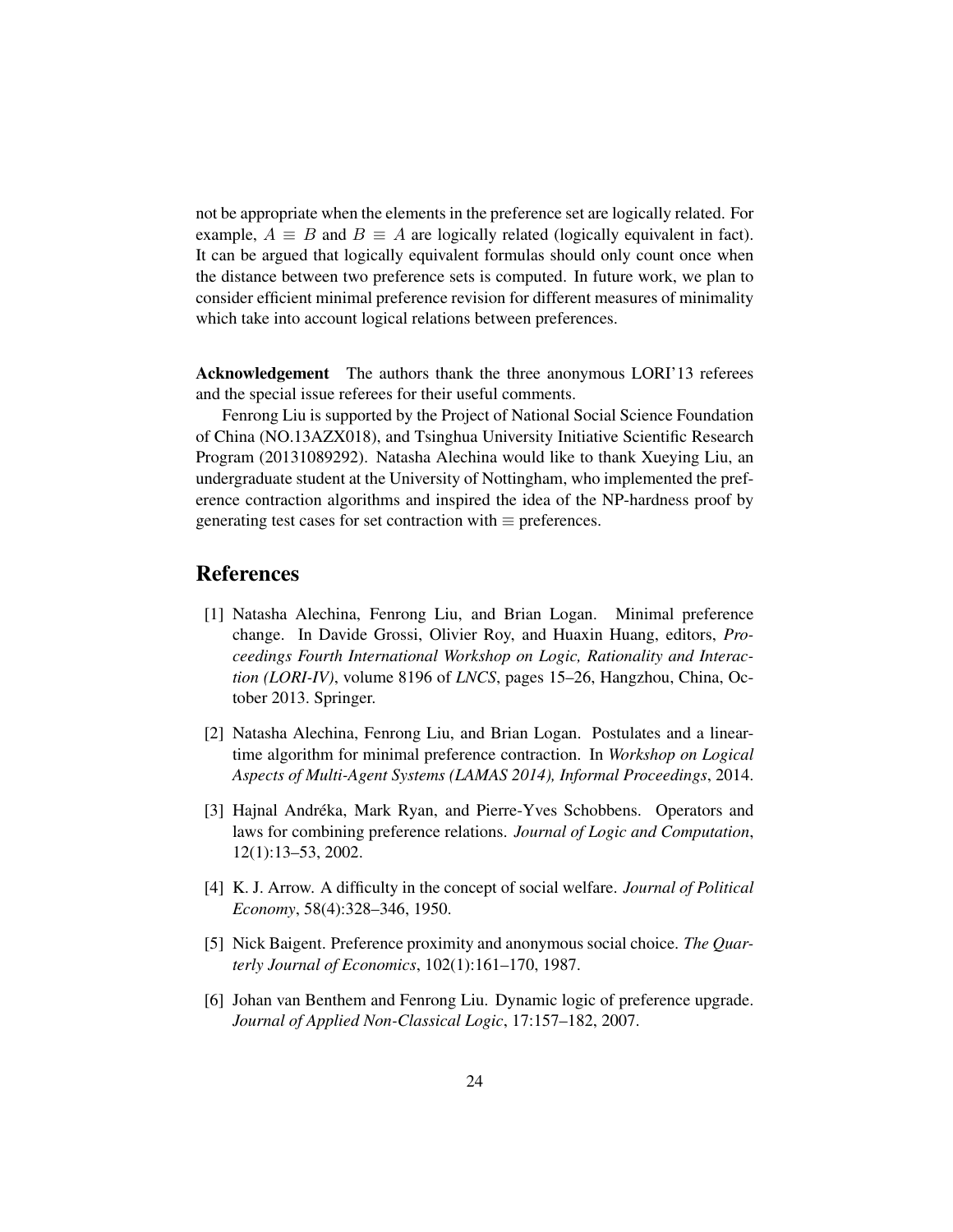- [7] Richard Booth and Thomas Meyer. How to revise a total preorder. *Journal of Philosophical Logic*, 40:193–238, 2011.
- [8] Craig Boutilier. Iterated revision and minimal change of conditional beliefs. *Journal of Philosophical Logic*, 25(3):263–305, 1996.
- [9] Vincent Conitzer, Jérôme Lang, and Lirong Xia. Hypercubewise preference aggregation in multi-issue domains. In *In Proceedings of the 22nd International Joint Conference on Artificial Intelligence (IJCAI-2011)*, 2011.
- [10] Adnan Darwiche and Judea Pearl. On the logic of iterated belief revision. *Artificial Intelligence*, 89:1–29, 1997.
- [11] James P. Delgrande, Didier Dubois, and Jérôme Lang. Iterated revision as prioritized merging. In Patrick Doherty, John Mylopoulos, and Christopher A. Welty, editors, *Proceedings, Tenth International Conference on Principles of Knowledge Representation and Reasoning, Lake District of the United Kingdom, June 2-5, 2006*, pages 210–220. AAAI Press, 2006.
- [12] Conal Duddy and Ashley Piggins. A measure of distance between judgment sets. *Social Choice and Welfare*, 39(4):855–867, 2012.
- [13] Peter C. Fishburn. Condorcet social choice functions. *SIAM Journal on Applied Mathematics*, 33(3):469–489, 1977.
- [14] Peter Gärdenfors. *Knowledge In Flux: Modeling the Dynamics of Epistemic States*. MIT Press, 1988.
- [15] Umberto Grandi. *Binary Aggregation with Integrity Constraints*. PhD thesis, ILLC, University of Amsterdam, 2012.
- [16] Till Grüne-Yanoff and Sven Ove Hansson, editors. *Preference Change: Approaches from Philosophy, Economics and Psychology*. Theory and Decision Library. Springer, 2009.
- [17] Sören Hallden. On the Logic of "Better". Lund, 1957.
- [18] Sven Ove Hansson. Changes in preference. *Theory and Decision*, 38:1–28, 1995.
- [19] Sven Ove Hansson. Semi-revision (invited paper). *Journal of Applied Non-Classical Logics*, 7(2), 1997.
- [20] Sven Ove Hansson. Multiple and iterated contraction reduced to single-step single-sentence contraction. *Synthese*, 173(2):153–177, 2010.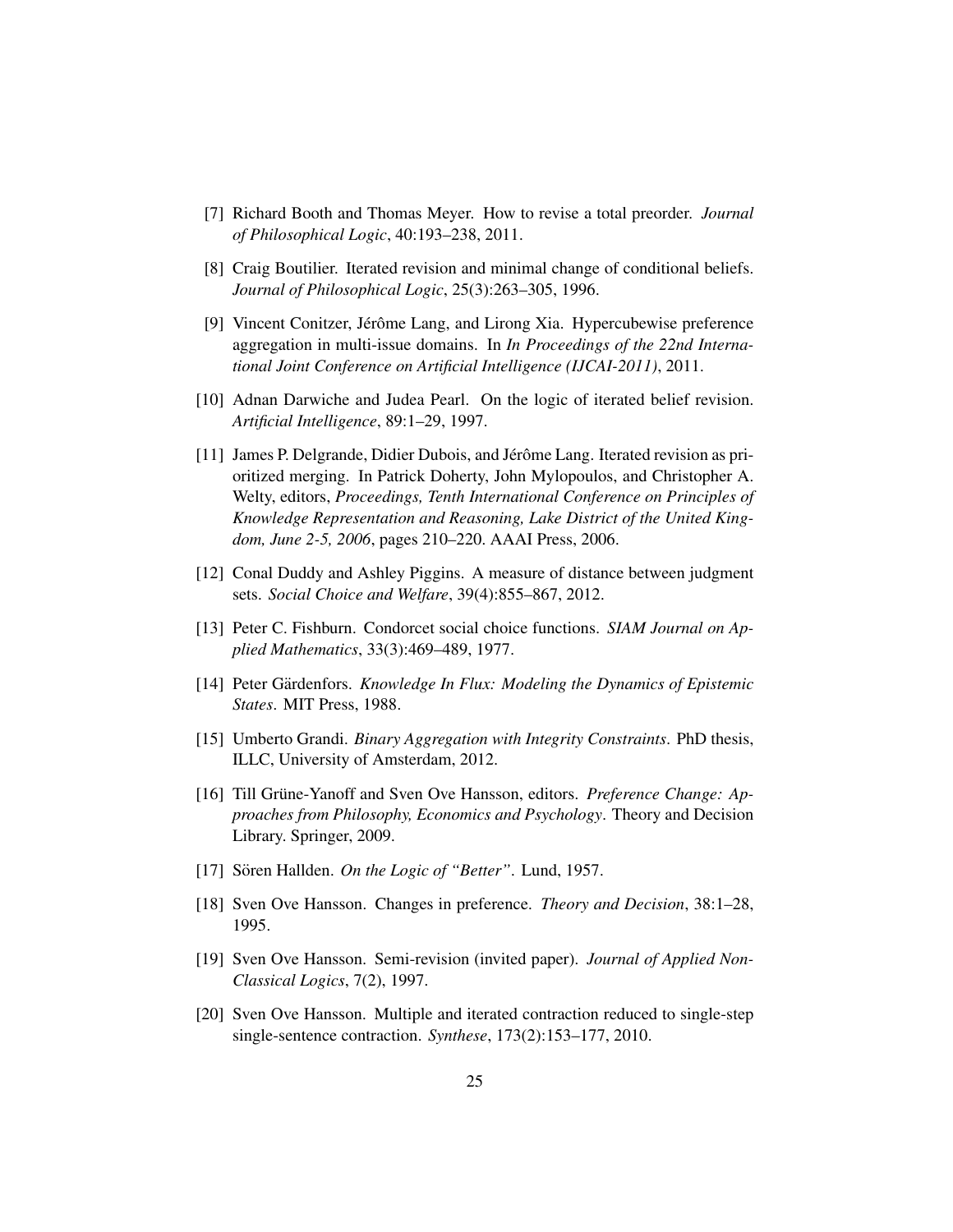- [21] John G. Kemeny. Mathematics without numbers. *Daedalus*, 88(4):577–591, 1959.
- [22] Christian Klamler. A distance measure for choice functions. *Daedalus*, 30:419–425, 2008.
- [23] Martin Lackner, Reinhard Pichler, Stefan Rümmele, and Stefan Woltran. Multicut on graphs of bounded clique-width. In Guohui Lin, editor, *Combinatorial Optimization and Applications - 6th International Conference, CO-COA 2012, Banff, AB, Canada, August 5-9, 2012. Proceedings*, volume 7402 of *Lecture Notes in Computer Science*, pages 115–126. Springer, 2012.
- [24] Cline Lafage and Jrme Lang. Propositional distances and compact preference representation. *European Journal of Operational Research*, 160(3):741–761, 2005.
- [25] Jérôme Lang and Leendert van der Torre. From belief change to preference change. In *Proceedings of the 18th European Conference on Artificial Intelligence (ECAI-2008)*, pages 351–355, 2008.
- [26] Isaac Levi. Subjunctives, dispositions and chances. *Synthese*, 34:423–455, 1977.
- [27] Zhen Liang and Jeremy Seligman. A logical model of the dynamics of peer pressure. *Electronic Notes in Theoretical Computer Science*, 278:275–288, 2011.
- [28] Fenrong Liu. *Reasoning about Preference Dynamics*, volume 354 of *Synthese Library*. Springer, 2011.
- [29] Fenrong Liu. A two-level perspective on preference. *Journal of Philosophical Logic*, 40:421–439, 2011.
- [30] Jianbing Ma, Salem Benferhat, and Weiru Liu. Revision over partial preorders: A postulational study. In Eyke Hullermeier, Sebastian Link, Thomas ¨ Fober, and Bernhard Seeger, editors, *Scalable Uncertainty Management - 6th International Conference, SUM 2012, Marburg, Germany, September 17- 19, 2012. Proceedings*, volume 7520 of *Lecture Notes in Computer Science*, pages 219–232. Springer, 2012.
- [31] Hannu Nurmi. A comparison of some distance-based choice rules in ranking environments. *Theory and Decision*, 57(1):5–24, 2004.